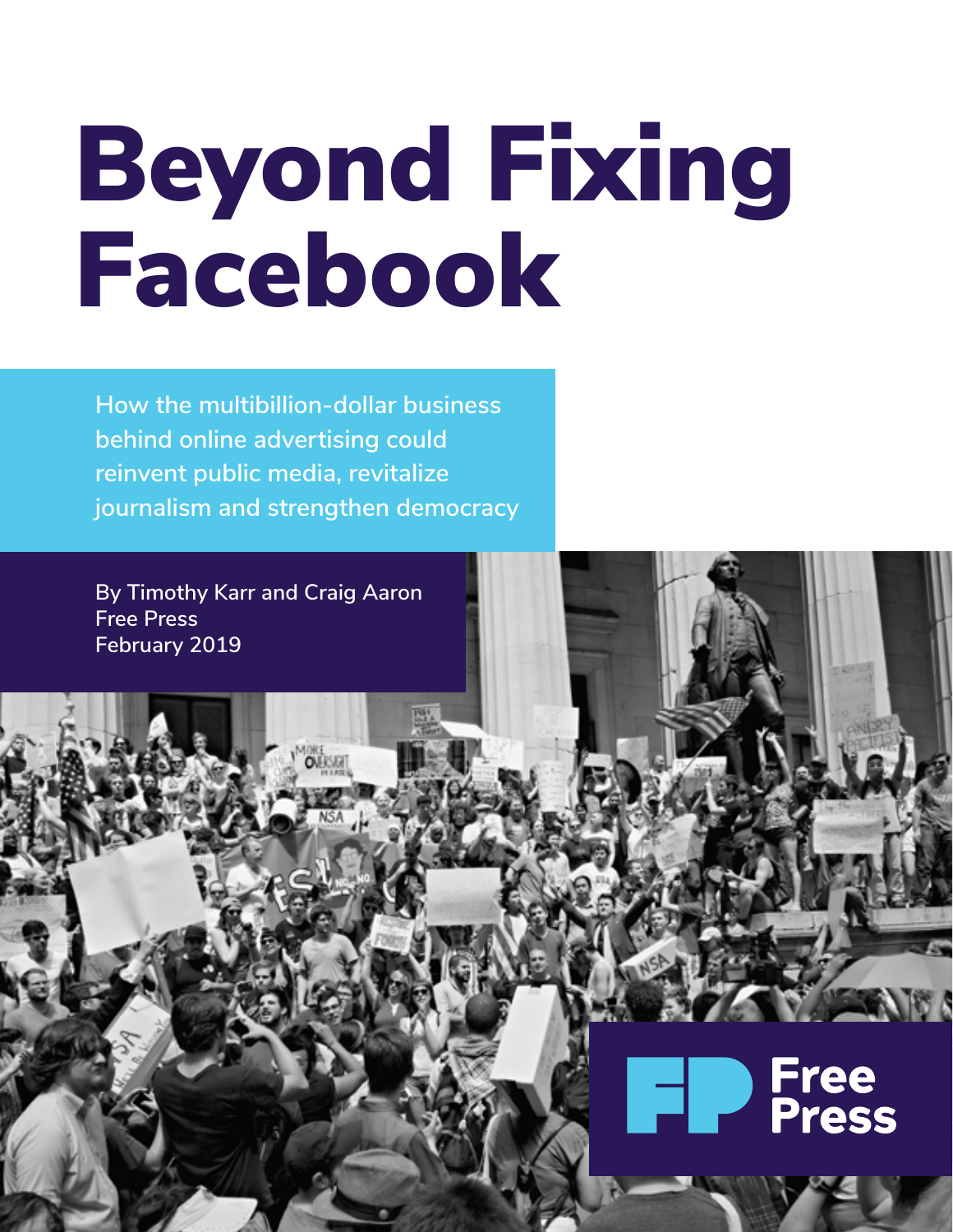### **Contents**

| Online ads work - and that's the problem  |
|-------------------------------------------|
| The Free Press proposal: An online-ad tax |
|                                           |
|                                           |
| Too big not to fail                       |
| A formula for manipulation                |
| 'Surveillance capitalism'                 |
| The race to the bottom                    |
|                                           |
|                                           |
| Reinventing public-interest media         |
| Righting the imbalance                    |
| Exploring tax options                     |
| Journalism's 'moon shot'                  |
|                                           |
|                                           |
|                                           |
|                                           |

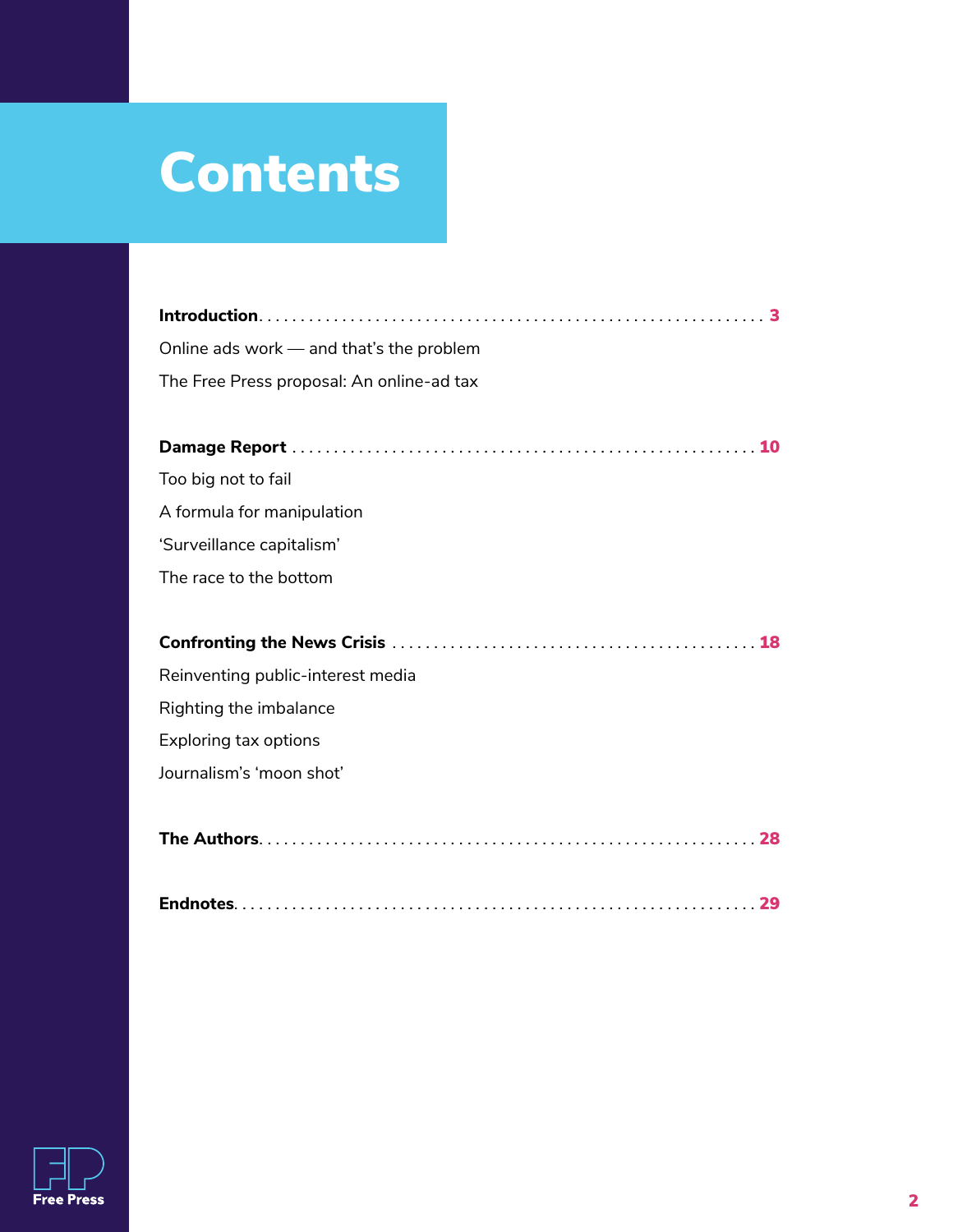### **Introduction**

#### **2018 was the year Facebook had to face reality.**

At the beginning of the year, Facebook's civic-engagement manager declared the global online platform was making it "easier for people to have a voice in government — to discuss issues, organize around causes, and hold leaders accountable." 1

But within months, the company was telling a darker story, having to defend itself before U.S. and European lawmakers after news that data firms and troll farms, including Cambridge Analytica and Russia's Internet Research Agency, misused Facebook data to divide and mislead U.S. voters and spread hatred and propaganda. <sup>2</sup>

In April, Facebook CEO and founder Mark Zuckerberg was grilled about this by members of the House and Senate. Facebook executives were back on the Hill in June and then again in the fall to answer questions in additional hearings. In November, a *New York Times* investigation revealed that Facebook executives had orchestrated a multi-year effort to cover up and deny evidence of widespread abuse of their platform and enabled an anti-Semitic smear campaign against the company's growing list of critics.<sup>3</sup>

Every week seems to bring another scandal. Privacy gadflies and opponents of unchecked corporate power have issued warnings about Facebook for years. Now government officials, the media and the broader public have awakened to the social network's vast potential for abuse and people are clamoring to do *something* about it. <sup>4</sup>

But what should be done to rein in Facebook? And what are the problems that need to be solved?

Here's where the vision gets fuzzy. There's now widespread acknowledgment of the threat Facebook (and Amazon, Google and Twitter) pose to our politics, economy, media and attention spans. But the levers for change seem inadequate or obscure. Too many policy proposals are either weak tea or dangerous cures arguably worse than the disease they're supposed to treat. All the while our eyeballs stay glued to social media, and the number of people using these platforms keeps growing.

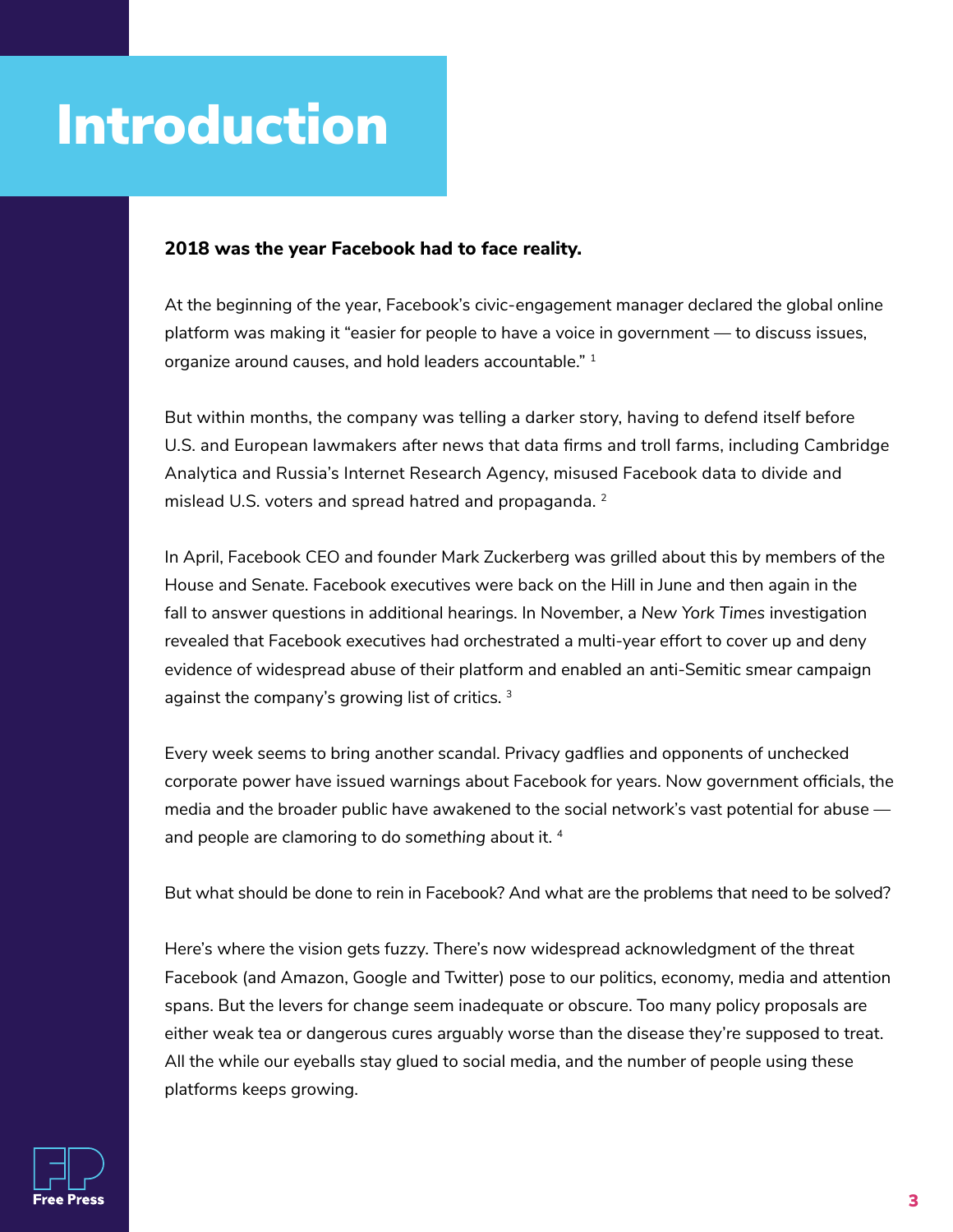This much is certain: Facebook's vision of billions of people connecting to make the world better and the powerful more accountable hasn't come to pass.

Instead the company and other online platforms have divided people into groups that are often violently opposed to one another.<sup>5</sup> They've hastened the spread of hate speech and propaganda and exploited people's personal data and private information in myriad ways with little accountability, transparency or consequence. Throughout the past two decades, the platforms have transformed from disruptive startups to powerful conglomerates dedicated to swallowing up or undermining their competition.

As much as anywhere, the platforms' negative impacts are felt in journalism. As social networks and search engines dominate more and more of the online world, the independent and local journalism that people need to engage in constructive dialogue and participate fully in our democracy continues to disappear from communities.

## 44

**There's now widespread acknowledgment of the threat Facebook (and Google, Twitter and Amazon) pose to our politics, economy, media and attention spans. But the levers for change seem inadequate or obscure.**

The business of journalism will continue to suffer from structural shifts in the media advertising model. Without a new approach, we're likely to see waves of newsroom layoffs continue through 2019 and beyond — further weakening journalists' ability to protect the vulnerable and hold the powerful to account. <sup>6</sup>

In this paper, Free Press measures the rise of the online-platform business model against the fall of independent news reporting and calls for an economic realignment that recognizes the vital role noncommercial journalism can play in a democracy.

Of course, the platforms alone aren't to blame for journalism's struggles. Many of the media industry's worst wounds have been self-inflicted: Consolidation has shuttered newsrooms nationwide, and many traditional news outlets have failed to adapt their businesses to an online environment or to stay connected to the communities they serve.

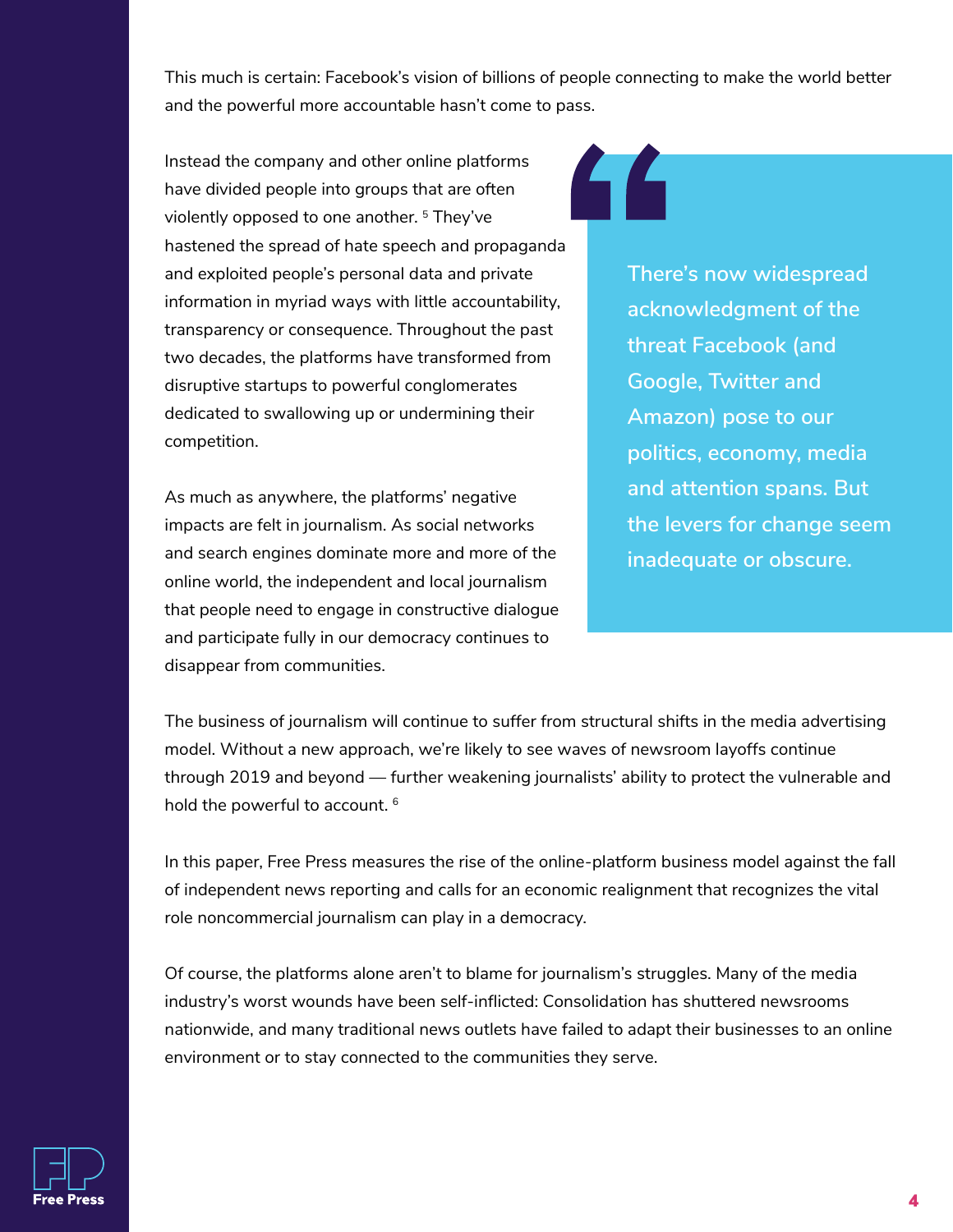Yet as millions of us have grown accustomed to getting information about the world from online platforms, these tech companies are doing less and less to direct their users to the types of reporting that traditional advertising once sustained.<sup>7</sup>

In this paper we look beyond Facebook to address a deeper problem infecting the entire "attention economy." <sup>8</sup> This problem — the abuse of targeted advertising — is linked to a revenue model that generates hundreds of billions of dollars for online platforms. Such targeted advertising relies on data-harvesting regimes that individuals, groups and government actors have abused to promote malicious and false stories, incite racists and manipulate voters.

We dig into these complex issues and offer a novel proposal: the creation of a tax on targeted advertising to fund a public-interest media system that places civic engagement and truth-seeking over alienation and propaganda.

**To confront the problems of online platforms, we must look beyond fixing Facebook to understanding the economics of targeted advertising that sustain the sector.**

There are many legitimate concerns about the largest online platforms. Many advocates are rightly focused on improving user privacy. Others are calling for more aggressive antitrust enforcement, including breaking up dominant companies like Amazon, Facebook and Google. While we support many of these efforts, our focus here is on showing how to make the economic engine powering these platforms more accountable to the public while addressing the crisis in journalism these companies have worsened.

#### **Online ads work — and that's the problem**

To confront the problems of online platforms, we must look beyond fixing Facebook to understanding the economics of targeted advertising that sustain the sector.

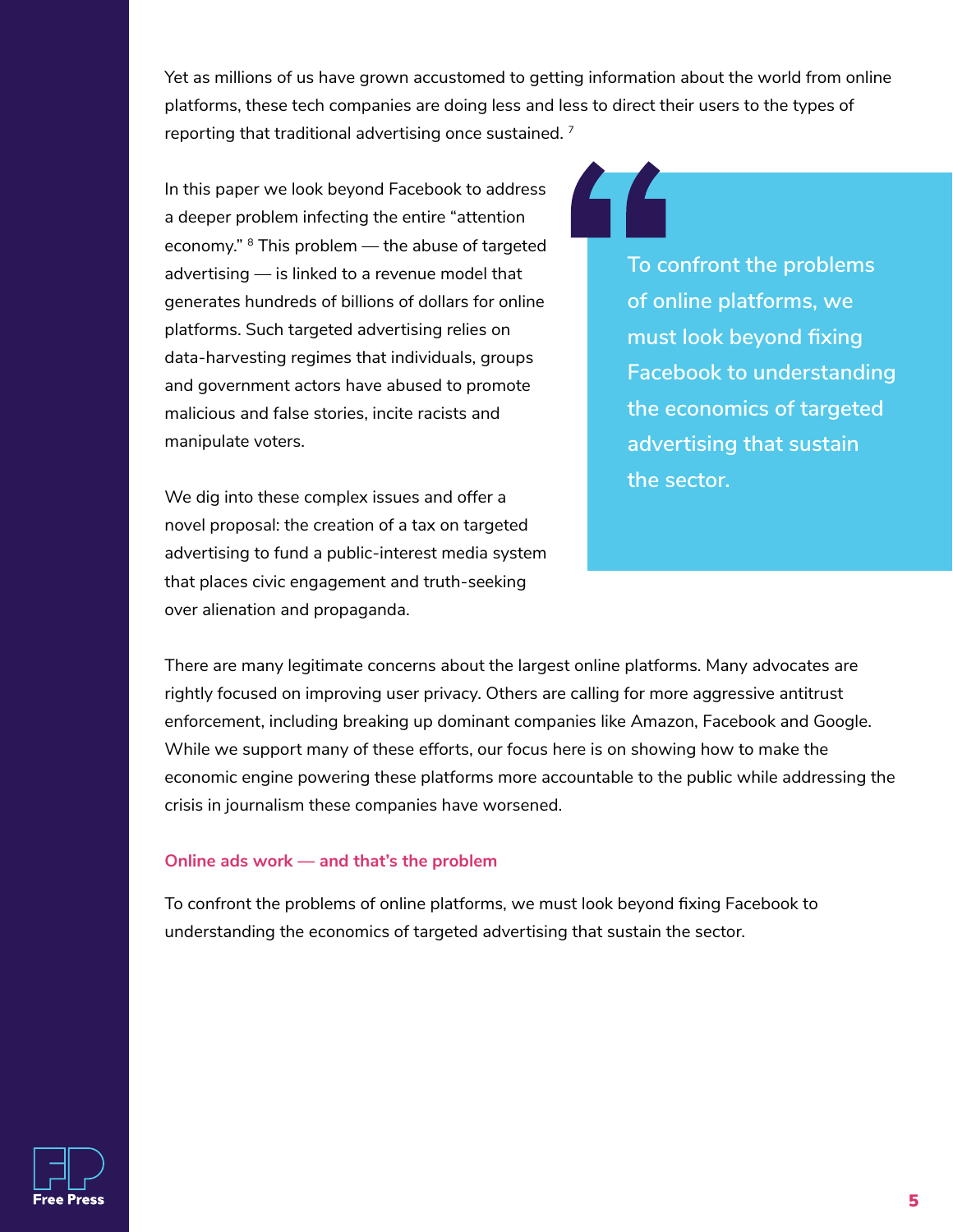This advertising is working as designed — namely, to target products to a market segment of one. But internet and human-rights advocates have long pointed out that such finely focused ad-based systems can be used to manipulate those who are most susceptible to the message and inflame hatred and discord that can lead to real-world violence.

Baked into the DNA of these platforms is their ability to gather personal data on their users and group people into demographic and special-interest categories the companies sell ads to. Research shows that one of the most effective ways to hold people's attention is by featuring content that puts sensationalism before the facts, and that reinforces existing beliefs even when they're inaccurate. <sup>9</sup> As such, platforms have a built-in market incentive to engage users with "low-value" content they can show these ads against — especially the type of content that keeps eyes glued to the screen.

While financially successful, this economic exchange — targeting low-value content and ads at highly specified audiences — is the source of many of the platforms' problems. It's also hastened the collapse of the traditional advertising marketplace that once

**Platforms are too deeply vested in data collection and targeted advertising to address the multiple problems this economic model presents. It will require public pressure and government action to hold these companies accountable.**

supported quality journalism.<sup>10</sup> This collapse, in turn, has led to wholesale layoffs in newsrooms across the country and a resulting loss of news production.

There's also an unhealthy relationship between ad-targeting algorithms and organic content curation. Rewarding the content that generates the most "engagement" — as defined by Facebook  $-$  naturally influences the type of content that is created and shared.<sup>11</sup>

Those who have figured out how to game these algorithms don't always have in mind the best interests of the online community, which is why much of the damaging polarization we see on platforms like Facebook is driven by organic content rather than paid ads.

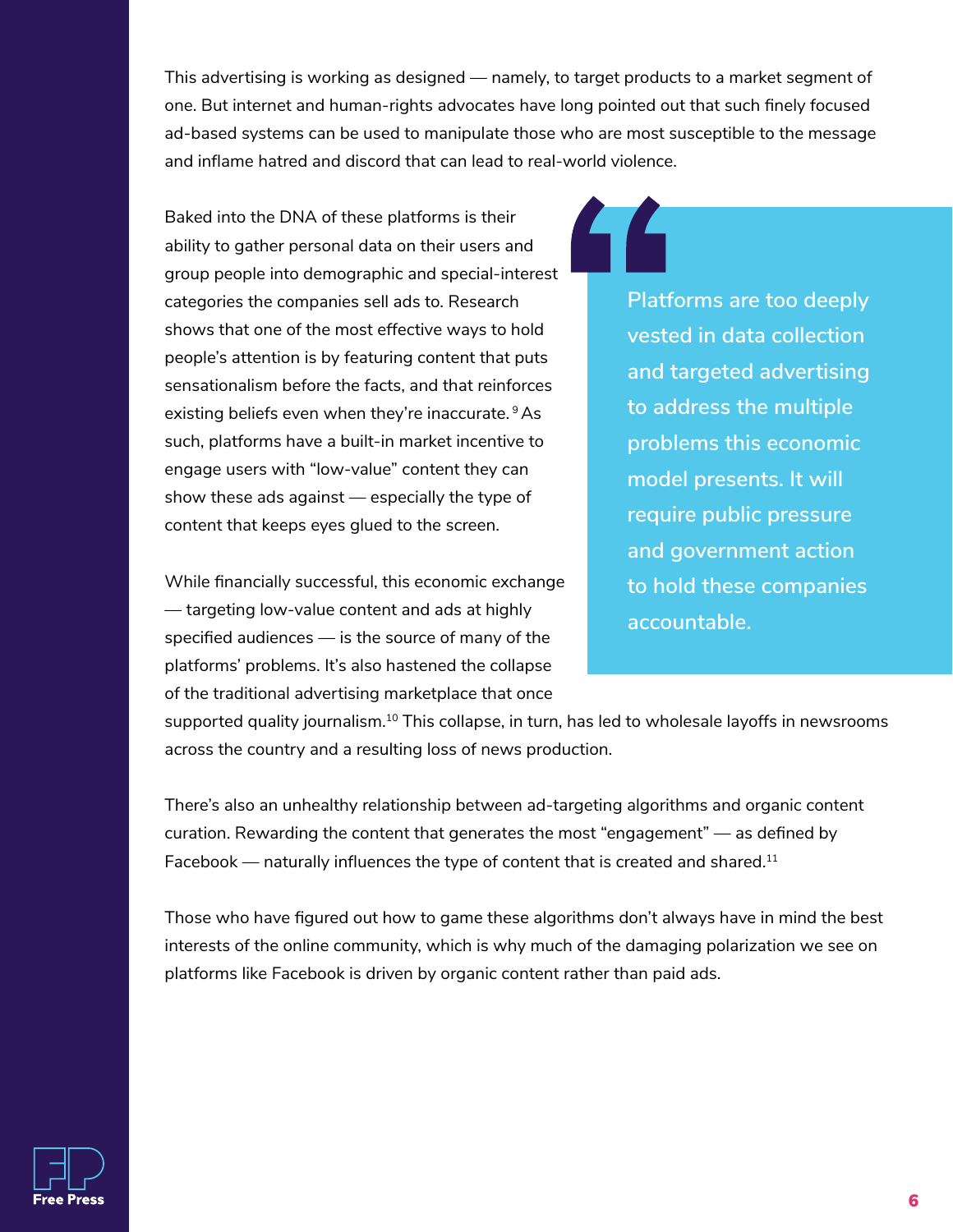Facebook is very quiet about the way the ad-targeting and News Feed algorithms are interlinked. And Google doesn't like to reveal how search-result customization relates to ad targeting on a search page.<sup>12</sup>

Silicon Valley has proven incapable of fixing this problem. Online platforms are too deeply vested in data collection and targeted advertising to address the multiple harms their economic model presents. It will require public pressure and government action to hold these companies accountable.

#### **The Free Press proposal: A targeted-ad tax**

While many in government, academia and advocacy have put forward ideas to respond to the latest series of Facebook blunders, we need to step back to consider the role public-interest journalism can play as an antidote to what ails social media.

Quality investigative journalism, local news and independent reporting help foster what economists call "positive externalities," meaning the benefit to society as a whole is greater than the benefit just to those who access or pay for the content. $^{\rm 13}$ Conversely, online hate, trolling, misinformation and disinformation create "negative externalities" by harming society in ways that don't always directly affect the content producer, consumer or platforms that distribute this content.

Social-network algorithms gather people into likeminded groups and promote to them the content

**A sound approach to addressing this dangerous system is an old one: taxes. In this case, a tax would be levied against targeted advertising to fund journalism.**

that will generate the strongest reaction. Attach a revenue-generating engine to these two elements, and you've created an efficient machine for spreading misinformation and hate.<sup>14</sup>

Free Press believes a sound approach to addressing this dangerous system is an old one: taxes. In this case, a tax would be levied against targeted advertising to fund the kinds of diverse, local, independent and noncommercial journalism that's gone missing, and to support new news-distribution models, especially those that don't rely on data harvesting for revenue.

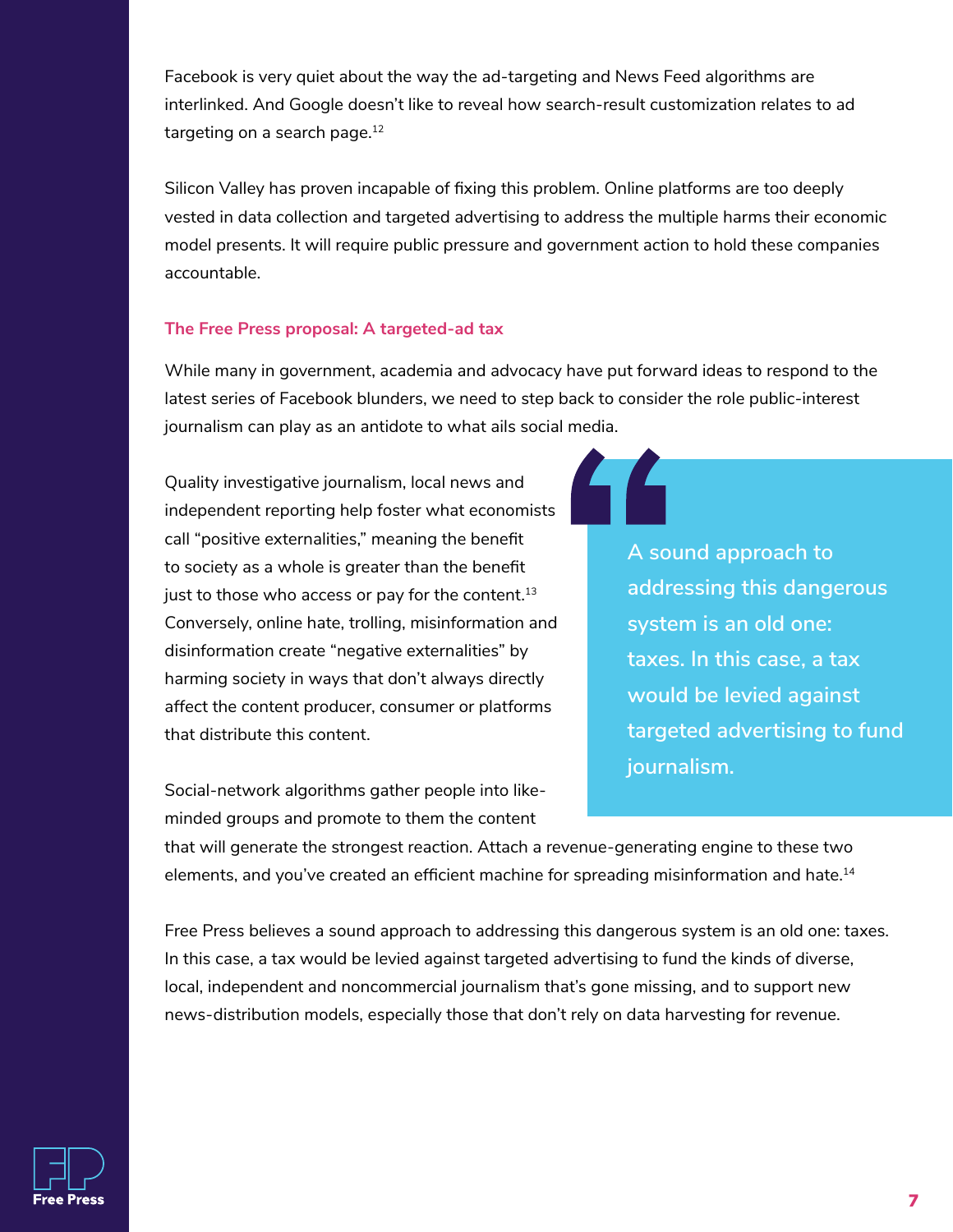Think of it like a carbon tax, which many countries impose on the oil industry to help clean up pollution. The United States should impose a similar mechanism on targeted advertising to counteract how the platforms amplify content that's polluting our civic discourse.

Levying taxes on products like gasoline, cigarettes or lottery tickets, whose consumption may harm parties other than the user, isn't new to U.S. policy. The resulting revenue has helped fund public health, infrastructure, education and welfare initiatives.

Unlike excise taxes on products, the tax on targeted advertising would be levied not against individual consumers but against enterprises that profit from targeted-ad sales. The revenues could be used to create a Public Interest Media Endowment, which would support production and distribution of content by diverse speakers — with an emphasis on local journalism, investigative reporting, media literacy, noncommercial social networks, civic-technology projects, and news and information for underserved communities.

A tax on targeted-advertising revenues must be structured in a way that doesn't unduly burden for-profit journalism institutions. This concern can be addressed by establishing a threshold that targets the tax on outlets earning hundreds of millions of dollars in targeted-ad revenues. These would result in the new tax being imposed on large advertising-supported firms that produce little to no journalism while avoiding levies on most for-profit ad-supported journalism outlets.

This isn't a radical idea: A number of other countries are weighing new taxes on platform giants, with proposals currently under consideration in Australia, Austria, Belgium, France, Italy, Malaysia, South Korea, Spain and the United Kingdom. 15

**A tax on advertising revenues is a winnable fight and achievable through an act of Congress. If we want to get serious about reversing local journalism's downward spiral, this is where to start.**

A targeted-ad tax in the U.S. would be a policy solution that doesn't attempt to police content. We explore this idea in more detail later in this paper, but a tax of 2 percent on targeted ads could produce approximately \$2 billion per year in revenue for a Public Interest Media Endowment to support independent, community-based and investigative journalism, among other innovations.

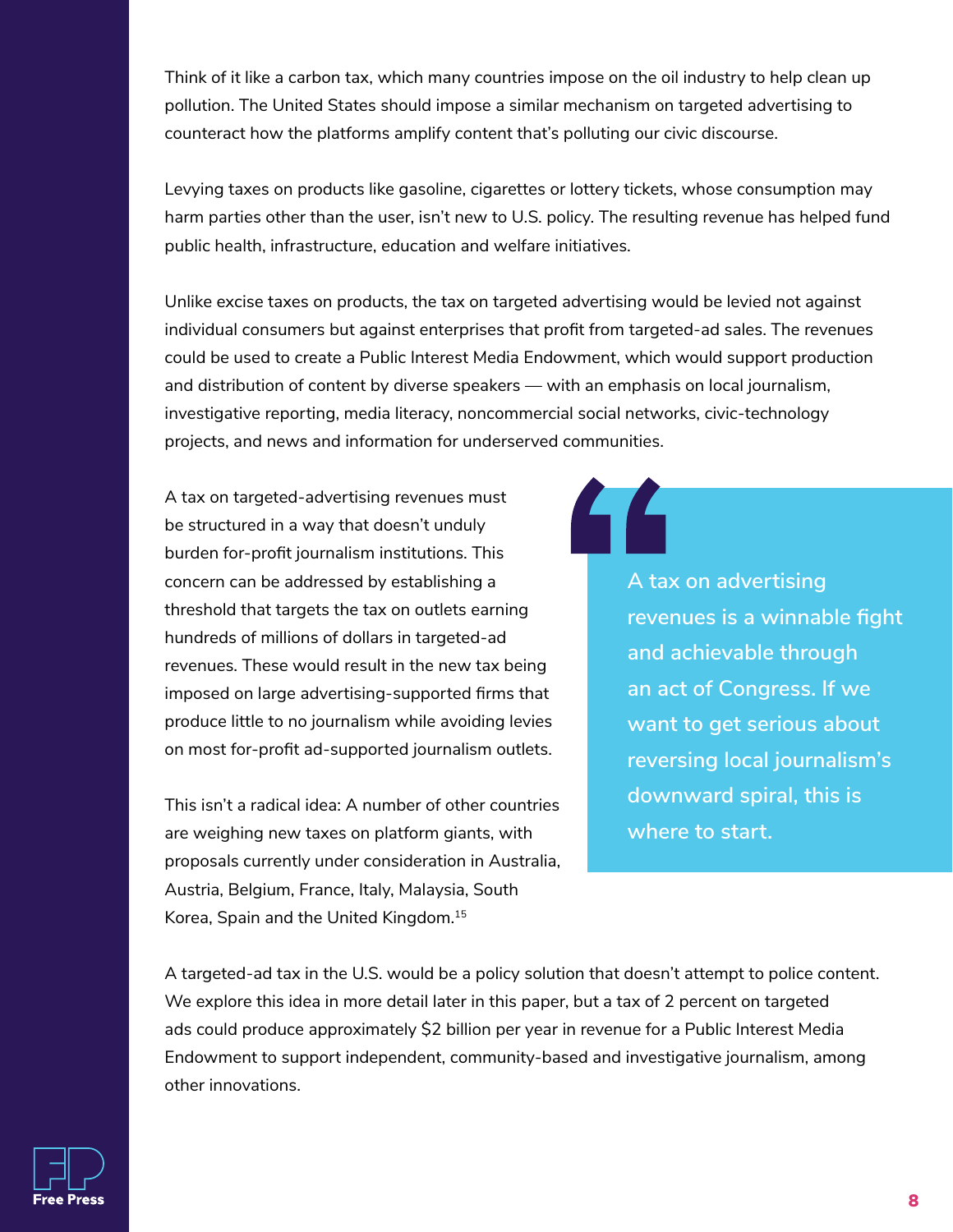While this approach doesn't pretend to solve all of the problems surrounding platforms or journalism, a tax on advertising revenues is a winnable fight and achievable through an act of Congress. If we want to get serious about confronting corporate power and reversing local journalism's downward spiral, this is where to start.

A targeted-ad tax would divert a small portion of the platforms' earnings toward fixing the broken model of digital journalism, giving people more of the news and information they need to participate fully in democracy. We believe this proposal is a way to begin repairing the damage the companies have done that would also improve the civic health of communities and people's lives.

### 0000

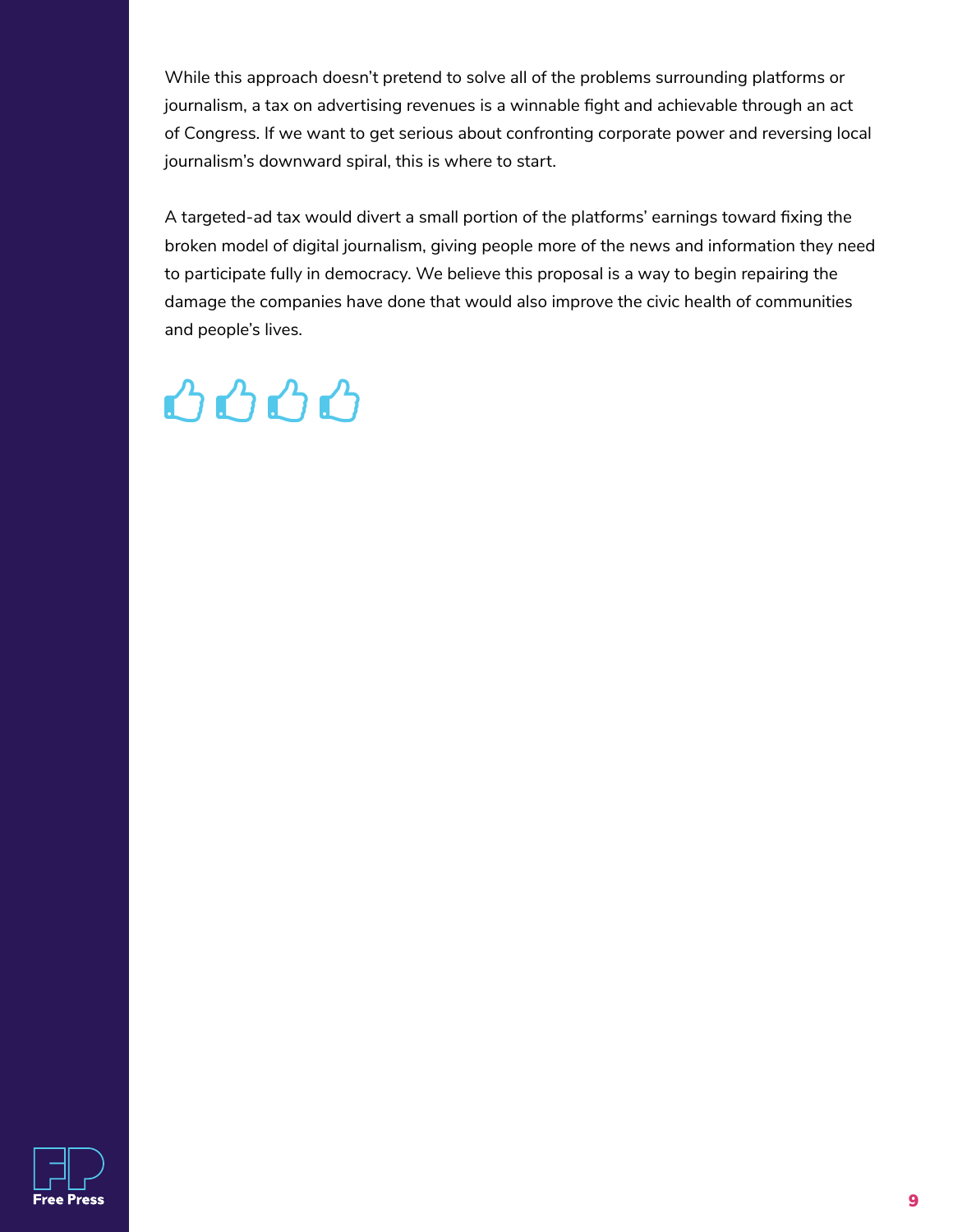### Damage Report

When testifying before the U.S. Congress in April 2018 and the European Parliament in May, Facebook founder and CEO Mark Zuckerberg repeatedly told of the modest beginnings of his social network: "The history of how we got here is we started off in my dorm room with not a lot of resources," Zuckerberg told U.S. senators. "It was me and my roommate."

His intent was to diminish the beast Facebook has become. But the fundamentals tell a different story: Along with Google, Facebook now controls nearly 70 percent of the U.S. online-advertising market.<sup>16</sup> It spends billions to buy up companies like Instagram and WhatsApp that have established a foothold in the social-media marketplace.

Facebook also boasts about having data profiles of the nearly 2.3 billion people who regularly use the network worldwide. From a market perspective,

**If 2018 proved anything, it's that Zuckerberg's humble creation is now too massive for Facebook's leaders to govern.**

Facebook's growth has been nothing short of miraculous. <sup>17</sup> By the close of Zuckerberg's April congressional testimony, the company's market capitalization stood at \$480 billion; it has since peaked above half-a-trillion dollars, or approximately the gross domestic product of Sweden.

And Facebook isn't the only tech colossus: The top-five publicly traded companies in the United States are from the tech sector.

#### **Too big** *not* **to fail**

If the past year proved anything, it's that Zuckerberg's humble creation is now too massive for Facebook's leaders to govern. The social-media giant has been wracked by scandal after wideranging scandal, many of its own making. With billions of users regularly uploading and sharing content, the company appears unable and unwilling to prevent future mishaps.

Other leaders and former executives of internet giants including Apple, Google, reddit and Twitter have gone public with *mea culpas* about the ways their far-reaching products have wreaked havoc on civil society, addicted users and undermined democratic culture. 18

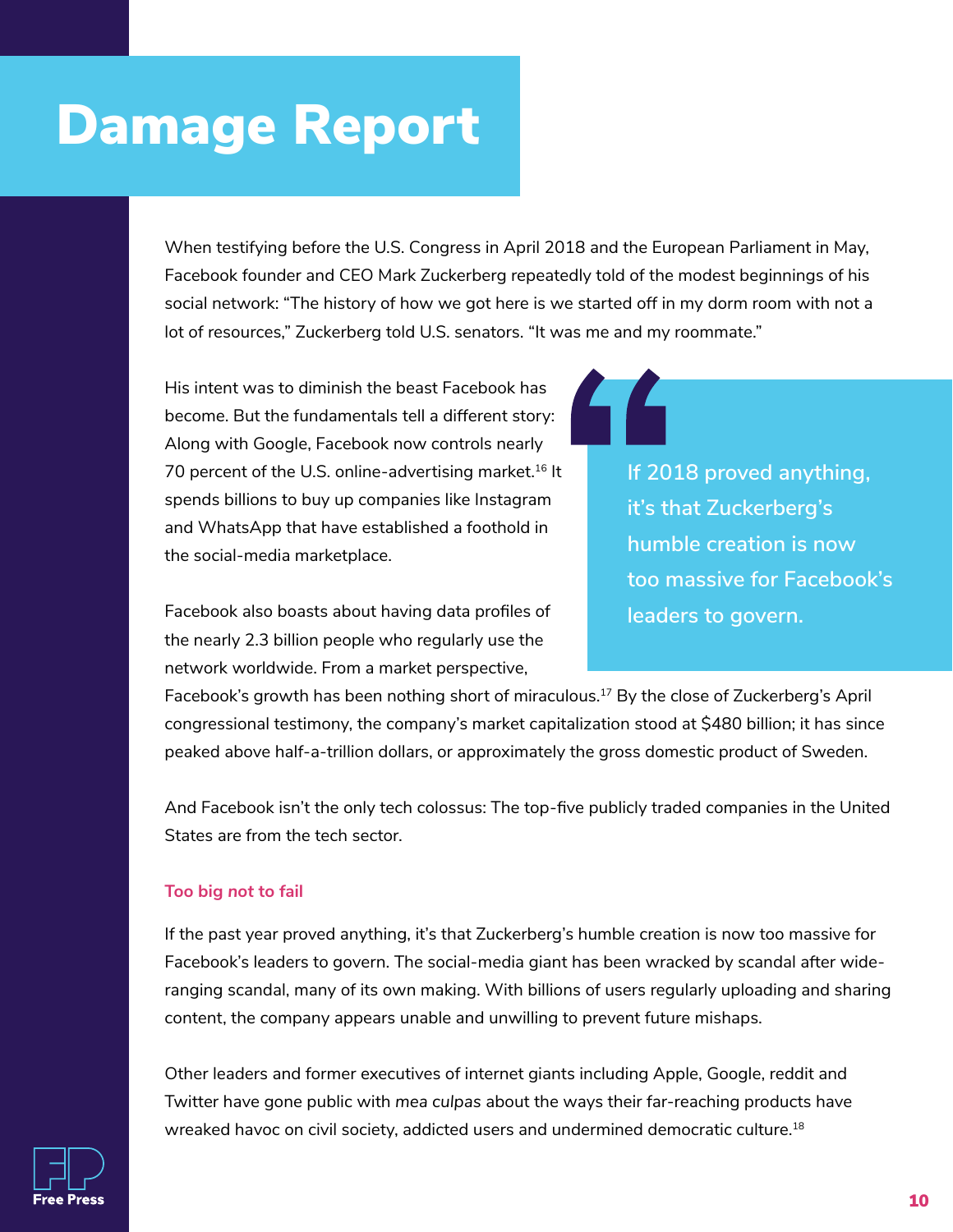Less certain is their willingness to do anything about it.

Platform companies profit from collecting vast quantities of information about their users based on their web browsing, media use, location, preferences, contacts, purchases and more. Nefarious groups have used this data along with ad-targeting tools and algorithms to stoke discrimination against people based on their race, gender, religion and other identities. 19

In Myanmar, the Philippines and Sri Lanka, Facebook has been used to inflame ethnic and religious hatred and plot deadly attacks. 20 Other unscrupulous third parties have misused social networks to influence election outcomes worldwide; they've created fake online accounts to spread disinformation, sow racial discord and divide communities. 21

Given the many examples of abuse in the United States, the company announced it would conduct a long-overdue civil-rights audit.<sup>22</sup> The audit could help quantify the full extent to which individuals and groups exploit platform algorithms to attack people of color and other marginalized communities.<sup>23</sup> But Facebook hasn't committed to fully publicizing the audit or to making any policy changes based on its findings.

The company did purge thousands they deemed bad actors from its platform in June 2018 to ensure that it's a "safe place for everyone."<sup>24</sup> It followed that with the removal of "pages" by farright conspiracy theorist Alex Jones for "glorifying violence" and "using dehumanizing language to describe people who are transgender, Muslims, and immigrants," though he later re-emerged on other Facebook pages. 25

Despite these efforts, groups and individuals continue to game Facebook and other online platforms with worrying results. And Facebook, which tends to take confusing, incremental action against such violations, is just as much a part of the problem. $^{26}$ 

The company adjusted its policies to prevent discriminatory micro-targeting after a 2016 ProPublica investigation found it had allowed advertisers to exclude Black people, Hispanics and other "ethnic affinities" from seeing ads (which amounted to illegal housing discrimination.) 27 But in October 2018, after a shooter murdered 11 people in a Pittsburgh synagogue, *The Intercept* found Facebook was still selling ad space targeted to people interested in the anti-Semitic "White genocide" myth. $^{\rm 28}$ 

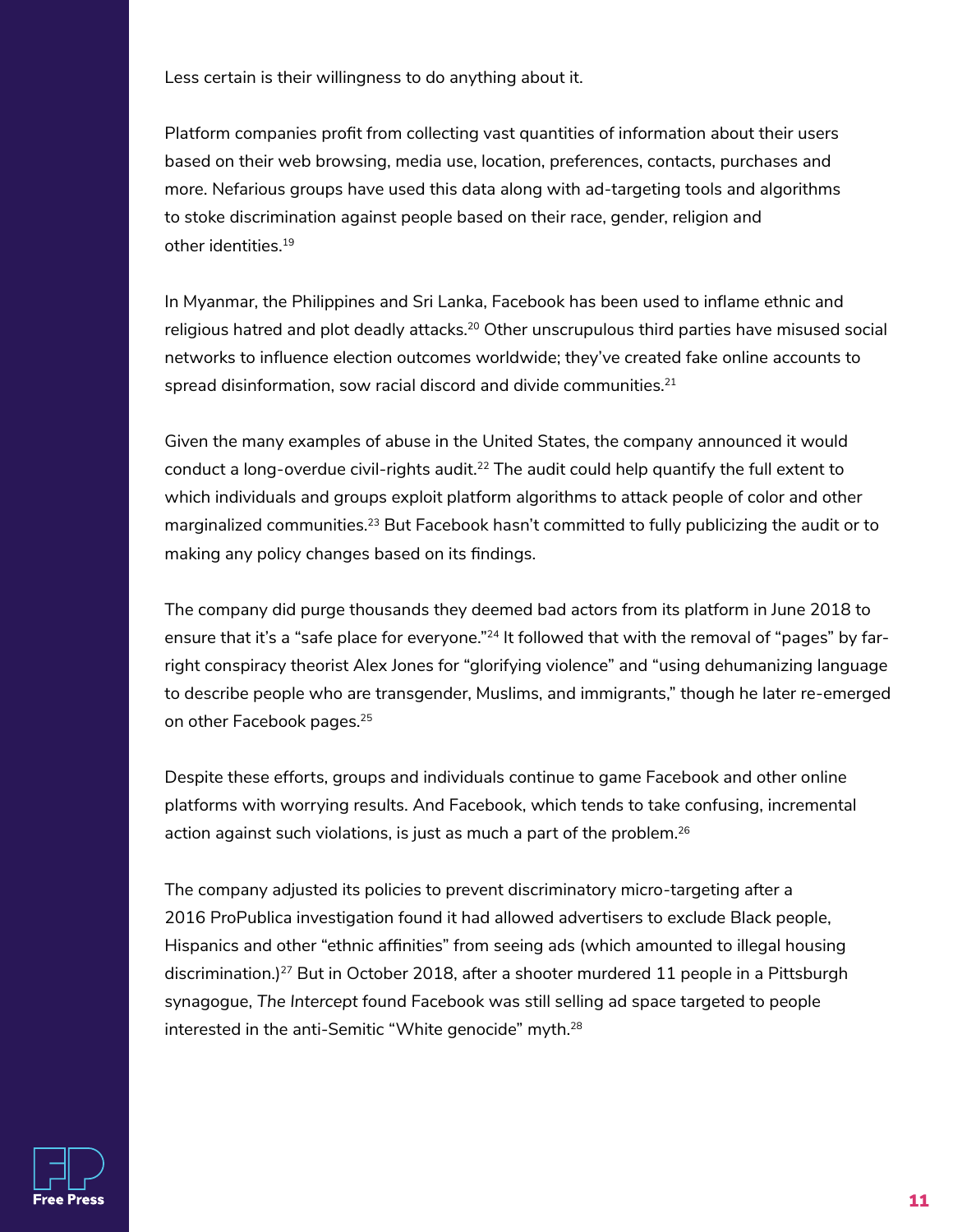#### **A formula for manipulation**

Superficial fixes to company systems and standards are destined to fail. That's because they ignore one fundamental truth: The creators of the most coercive social networks designed their platforms to work this way.

In other words, social networks function by gathering people into like-minded groups and promoting to them the content that creates the strongest reaction. The platform then generates revenue by targeting ads that appeal to these finely targeted communities. Combine these two elements and you've created a billion-dollar formula for manipulation.<sup>29</sup>

Google matches online ads with demographic data it gleans from users' search histories and Android mobile-phone activities among other things. It employs a real-time auction model that places display ads across several sites, a technique that has thoroughly undermined the business model of ad-driven news organizations. 30 This practice, along with the microtargeted advertising favored by Facebook, accounted for most of the online ad revenues generated in recent years.<sup>31</sup>

"The central problem of disinformation corrupting American political culture is not Russian spies or a particular social media platform," Ben Scott and Dipayan Ghosh argue in their 2018 paper *Digital* 

**Superficial fixes … are destined to fail. That's because they ignore one fundamental truth: The creators of the most coercive social networks designed their platforms to work this way.** 

*Deceit.*32 "The central problem is that the entire industry is built to leverage sophisticated technology to aggregate user attention and sell advertising. There is an alignment of interests between advertisers and the platforms. And disinformation operators are typically indistinguishable from any other advertiser. Any viable policy solutions must start here."

At first glance, Facebook's "News Feed" appears to give equal weighting to all postings. A typical user might see a news item from the Associated Press mixed in with ads from Mastercard and Walmart. Updates from high-school classmates stand alongside political propaganda from unfamiliar sources. But there's something more insidious at work here.

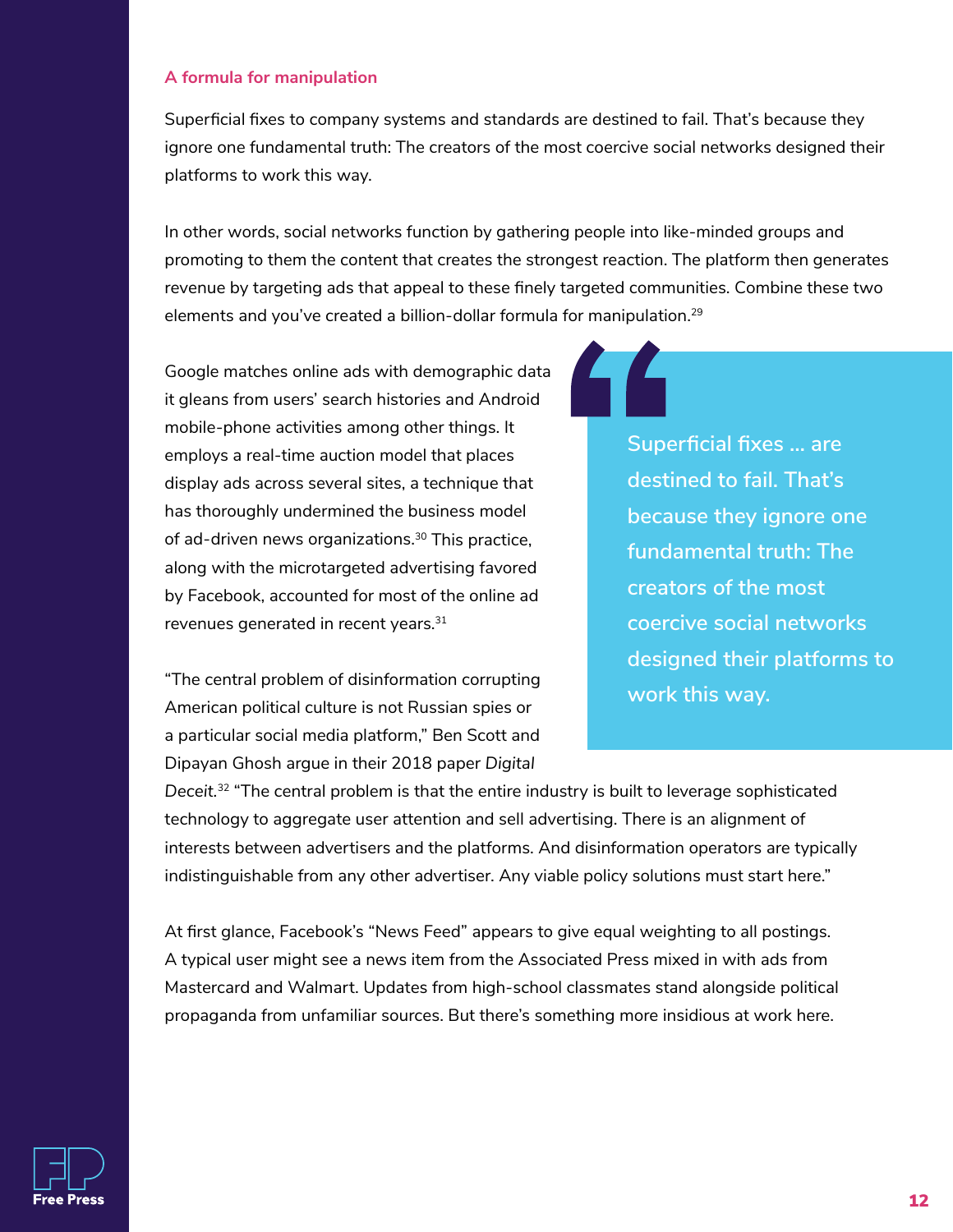The entire network is predicated on its ability to identify users of specific interests and trigger a response. That's why more and more advertisers are turning to Facebook and other data-driven online platforms as reliable and affordable ways to sell a product or idea to those most likely to be receptive and willing to spread it to others.

The algorithms serve the advertising model. Platforms wouldn't have it any other way. Their executives are willing to fix certain aspects of their online creations — but not the targeted advertising and related algorithms that drive the entire enterprise.

#### **'Surveillance capitalism'**

Asking a popular online platform like Facebook to fundamentally alter its advertising algorithms is like asking a tiger to lose its stripes.

"Facebook, as well as Twitter and Google's YouTube, have become the digital arms dealers of the modern age," writes veteran tech journalist Kara Swisher. 33 "They have weaponized social media. They have weaponized the First Amendment. They have weaponized civic discourse. And they have weaponized, most of all, politics."

The danger isn't just Facebook's or Google's unwieldy scale but the multibillion-dollar revenue model on which online companies have built their businesses. It's powered by a form of "surveillance **Asking a popular online platform like Facebook to fundamentally alter its advertising algorithms is like asking a tiger to lose its stripes.**

capitalism," where digital platforms make money by profiling our activities online and then selling our attention to political actors, commercial advertisers and others. $^{\rm 34}$ 

This ad-targeting ecosystem benefits those that can vacuum up massive quantities of personal information. It includes social-media platforms, but is fueled by a hidden network of data brokers collecting and reselling our personal information.

These data merchants — and not Facebook users — "are Facebook's true customers, whom it works hard to please," writes techno-sociologist Zeynep Tufekci.<sup>35</sup> "A business model based on vast data surveillance and charging clients to opaquely target users based on this kind of extensive profiling will inevitably be misused."

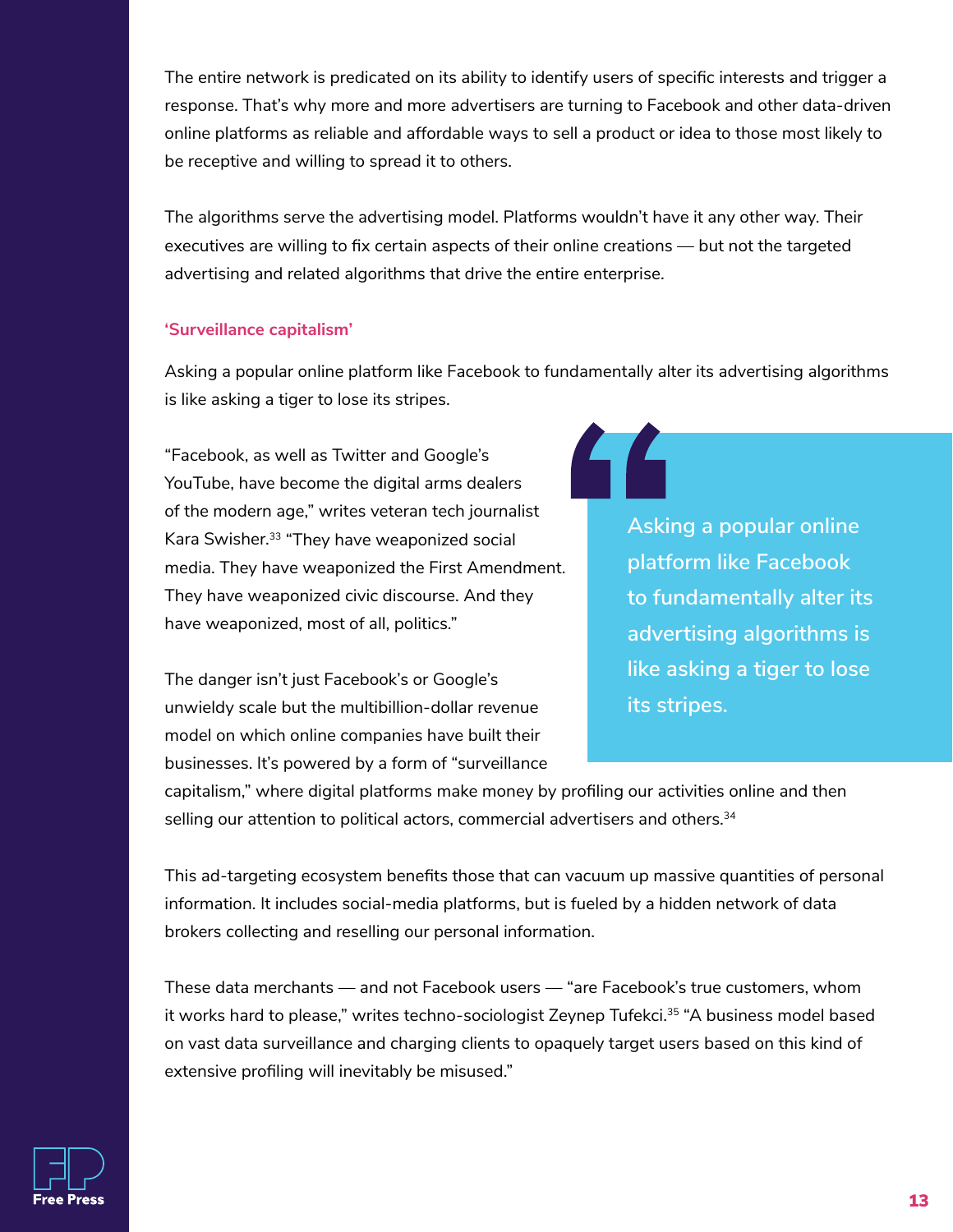Indeed, surveillance capitalism has evolved to suit the needs of those whose product is misinformation and manipulation. The platform users, on the other hand, are left without a way to accurately assess how their data is transferred to advertisers and others every time they log on to these services.

We can engineer the context around a particular behavior and force change that way," one engineer told author Shoshana Zuboff in her book, *The Age of Surveillance Capitalism*. "We are learning how to write the music, and then we let the music make them dance."<sup>36</sup>

In the hands of data analysts like those at Cambridge Analytica, this instrument was used to "dance" people toward voting booths — or keep them away — and influence their choice of candidates. 37

To some extent, online platforms have become more transparent about the ways they handle user information. 38

But shortly after Zuckerberg told Congress that Facebook users have "complete control" over who sees their data, the *New York Times* exposed details of the company's data partnerships with Amazon, Apple, Samsung and other cellphone, video-gaming and television manufacturers, which exempt these entities from the data-harvesting and disclosure restrictions the company put in place in 2015. $^{\rm 39}$ 

**While thorough transparency is important, there's not enough evidence to suggest it would end the dangerous types of targeting profiled here.**

For its part, Google announced that it would stop

personalizing Gmail ads based on its scanning of words in user emails. But the company simply used its many other data-harvesting operations, including Google search and Android, to serve up heavily targeted ads with much the same results. 40

Last spring, the European Union's General Data Protection Regulation, or GDPR, went into effect, promising to give internet users more control over the ways online platforms use their data, while forcing these companies to be more transparent about their practices. While it's far too early to render a verdict on GDPR's effectiveness, some warn the rules have threatened free speech and press freedom. 41

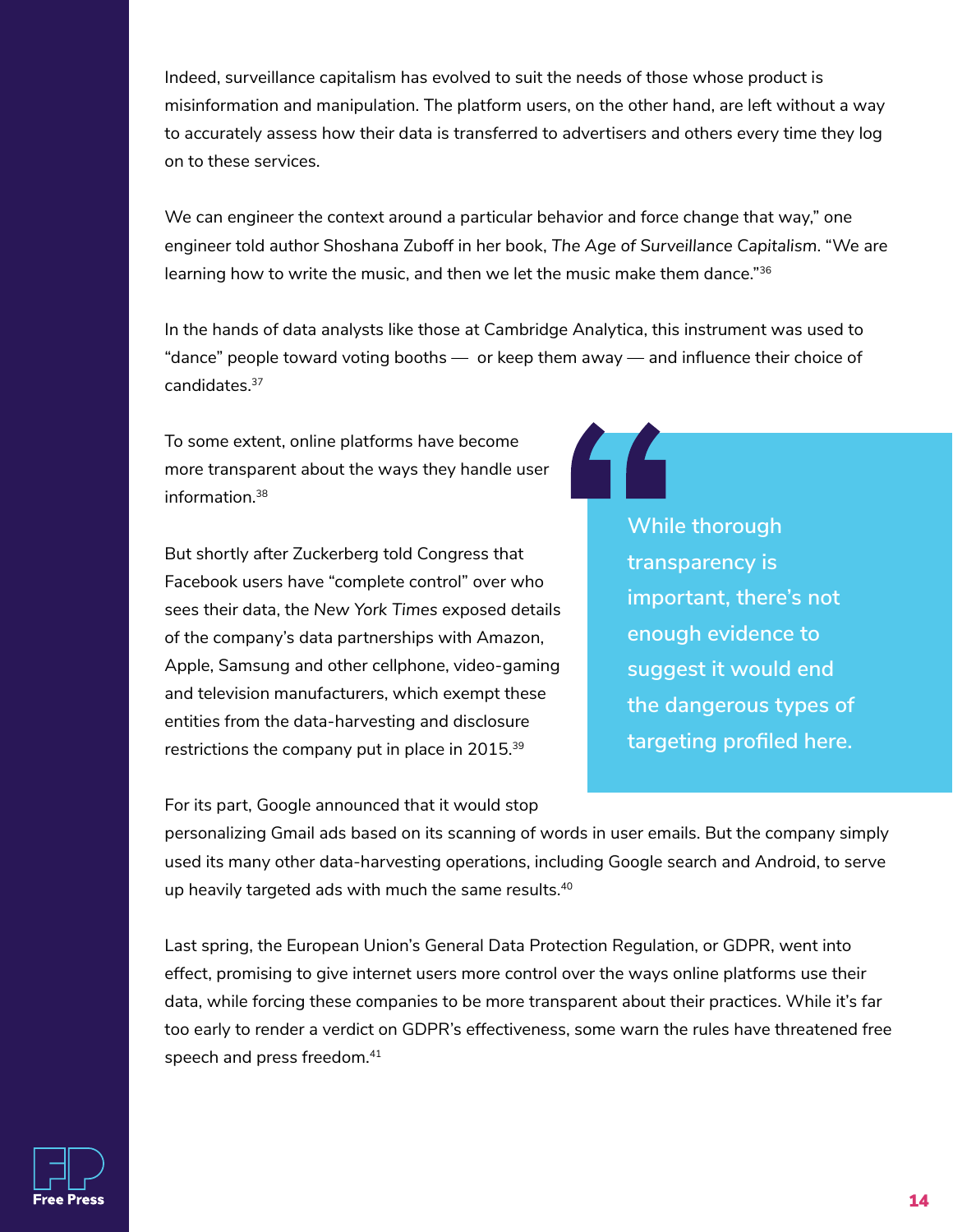Others say the measures don't go nearly far enough. Many are hoping to learn from and modify Europe's approach as they ponder similar legislation for the United States. 42

While thorough transparency is important, there's not enough evidence to suggest it would end the dangerous types of targeting discussed here. According to advertising-industry polling, nearly three out of four consumers say they prefer personalized online advertising.<sup>43</sup> A recent survey by the Pew Research Center strongly suggests that an extensive public-education effort might change that perception.<sup>44</sup> At the moment, however, it's not a leap to see how many people would initially choose to have their data used in ways they might only later see as harmful.

Like it or not, data harvesting and its complementary ad-targeting businesses will remain fixtures of the online economy for the foreseeable future. As stories of misuse pile up, regulators must come to grips with multiple approached to keeping this system in check.

#### **The race to the bottom**

Online-platform problems aren't limited to the mismanagement and misuse of user data. Too much of the growing bucket of online-advertising money flows to malicious, sensationalist or just plain false content — and too little flows to valuable news and information.

In some ways, the system is simply responding to a public taste for junk news. This is a phenomenon that's true not only online but in traditional media. It's a quirk of human nature that has a predecessor in today's TV news, the tabloid journalism of the 20th century and yellow journalism before that.

**A business built on clickable metrics loads the news cycle with stories that scream the loudest at the expense of accuracy and depth.**

Disinformation and divisiveness attract. Looking at more than 1,000 posts from hyperpartisan Facebook pages, BuzzFeed News found that misleading content that reinforced existing beliefs was shared more frequently than accurate, factual content. 45

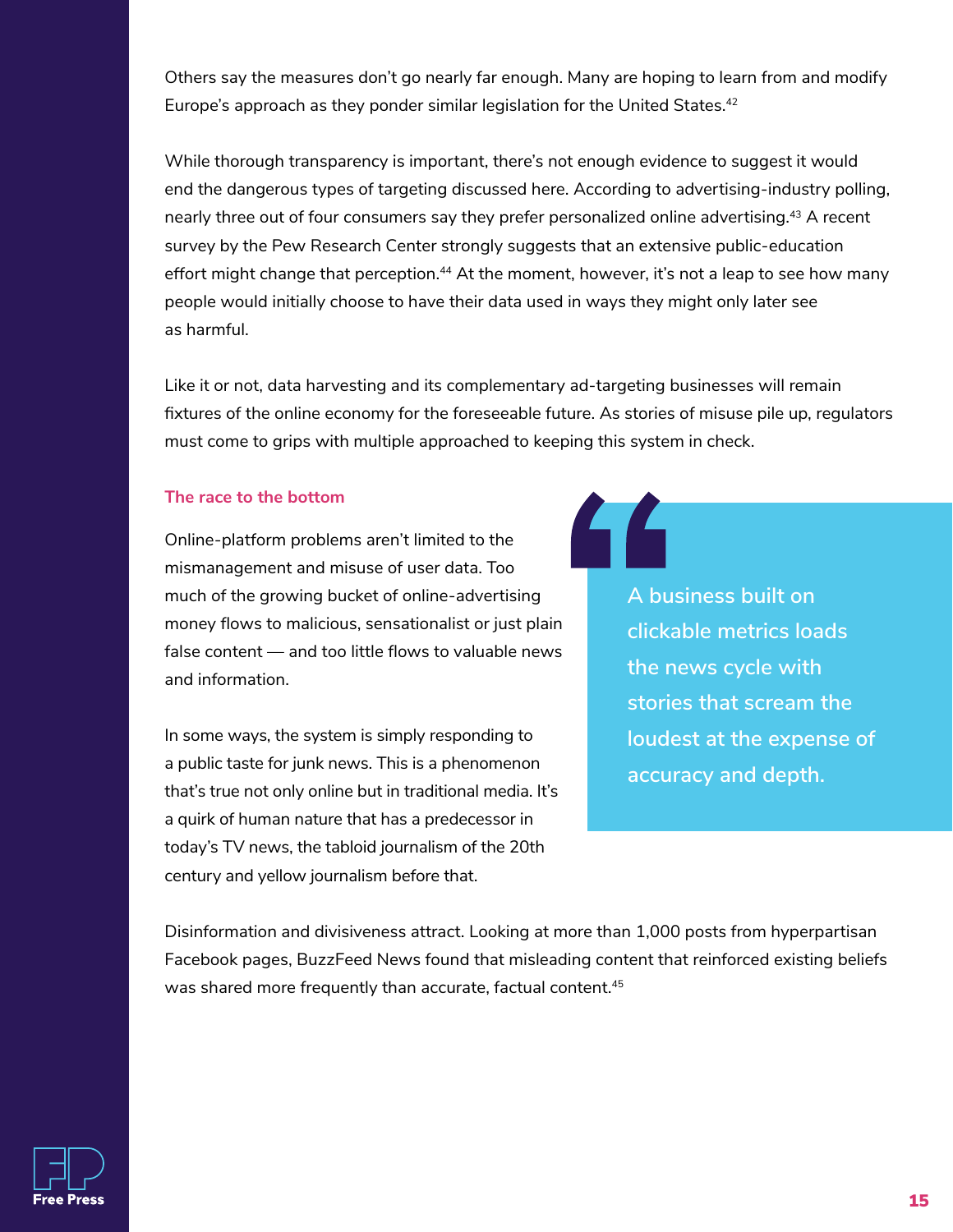Indeed, this kind of "news" generates significant social engagement.<sup>46</sup> A 2018 MIT study found that false news reports were 70 percent more likely to be retweeted on Twitter than accurate news — and the effects were even more pronounced for false *political* news. 47

In short, a business built on clickable metrics loads the news cycle with stories that scream the loudest at the expense of accuracy and depth. Less measurable outcomes, like whether an article inspires a person to get involved in their community or speak out against an injustice, aren't part of the platforms' calculus for promoting stories.

It's a system that rewards extremes, writes the *New York Times'* David Streitfeld: "Say you're driving down the road and see a car crash. Of course you look. Everyone looks. The internet interprets behavior like this to mean everyone is asking for car crashes, so it tries to supply them."48

To be fair, many online platforms have tried to tackle misinformation. Facebook has employed legions of fact-checkers to downgrade items they deem false,<sup>49</sup> and it attempted to block ads that link to fake news stories. 50 It also removed thousands of accounts it identified as using "coordinated inauthentic behavior" to attract a large audience of followers and drive them to websites that often feature false and clickbait news stories but are actually designed to sell ads. 51 For its part, Twitter has removed tens of millions of suspicious and fake accounts from its platform, including so-called bot accounts that are driven by algorithms with little to no human involvement. 52

**In reality, Facebook executives are reluctant to determine which news sources should be trusted and which ones dismissed…. Their reticence is understandable**

While Silicon Valley execs like to tout these efforts, they haven't improved people's newsfeeds: On a day seven months after Facebook re-engineered its feed to promote more "trustworthy" news sources, the top-10 most-engaged news stories on the network included a Nike boycott story that Snopes later debunked as fake, a story from a hyperpartisan news aggregator that featured no original reporting, and three posts by Ladbible, a social-media company that spreads celebrity and viral memes. 53

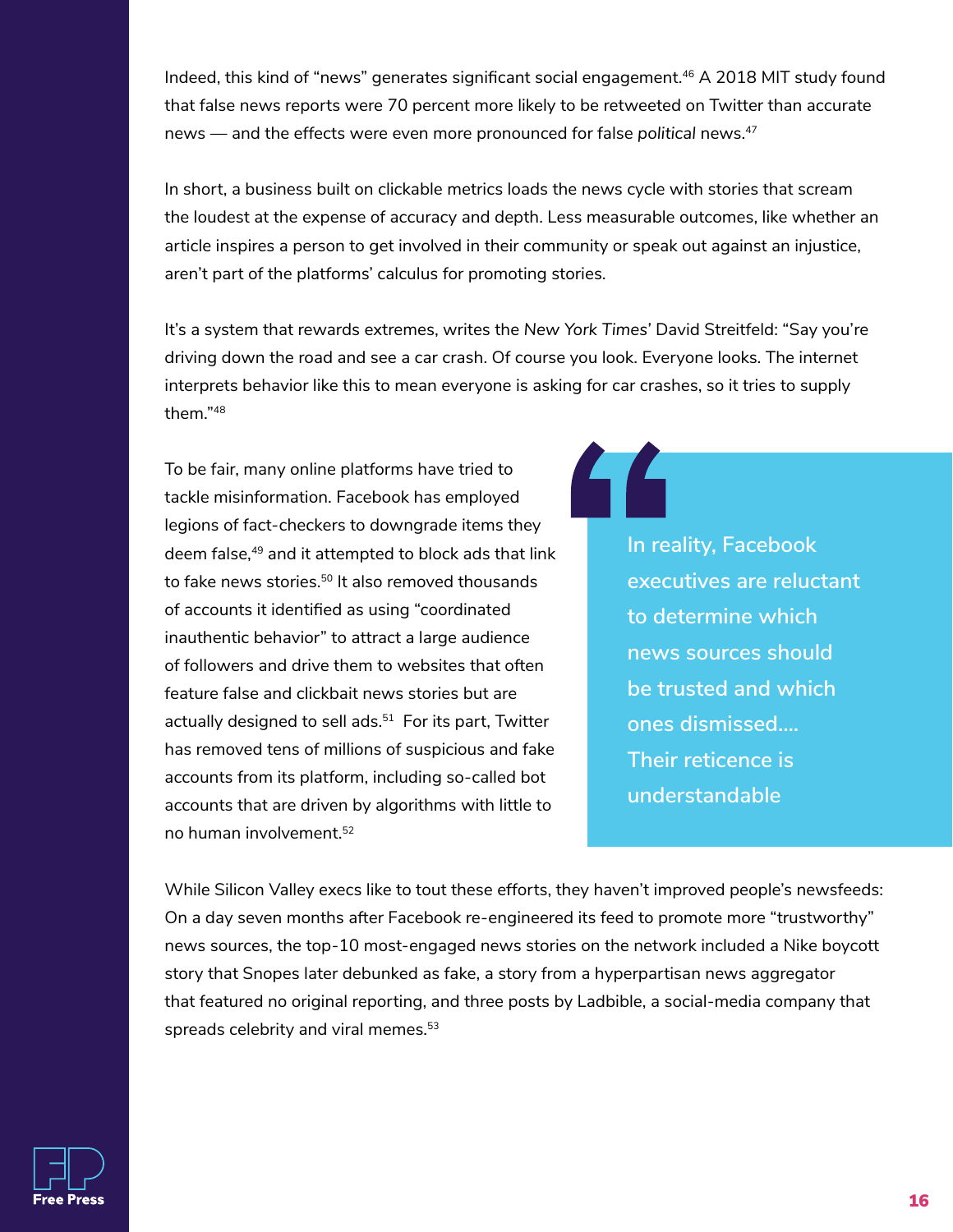One of the fact-checkers that Facebook hired to tackle the deluge of misinformation on its platform later gave up in frustration (along with fact-checkers working on the project from Associated Press and Snopes), reporting that the task of truth-testing false posts was "like battling the Hydra of Greek myth. Every time we cut off a virtual head, two more would grow in its place."54

Facebook executives say they don't want to determine which news sources should be trusted and which ones dismissed. During her testimony before the Senate in September 2018, Facebook COO Sheryl Sandberg said the platform shouldn't be "the arbiter of what's true and what's false."55

Twitter CEO Jack Dorsey told Congress his platform doesn't block content based on "political viewpoints, perspectives, or party affiliation," acknowledging that relying on algorithms to flag content for removal leads to "mistakes."56

Their reticence is understandable. Though it's not driven by a desire to protect free speech or correct the record, but by an inability to manage the sheer volume of content that crosses social networks. Tech companies have amassed a history of censorship misfires,<sup>57</sup> blocking outlets and reporters who are producing legitimate news. 58

But if not on commercial online platforms, where can people go to find accurate and trustworthy news and information?



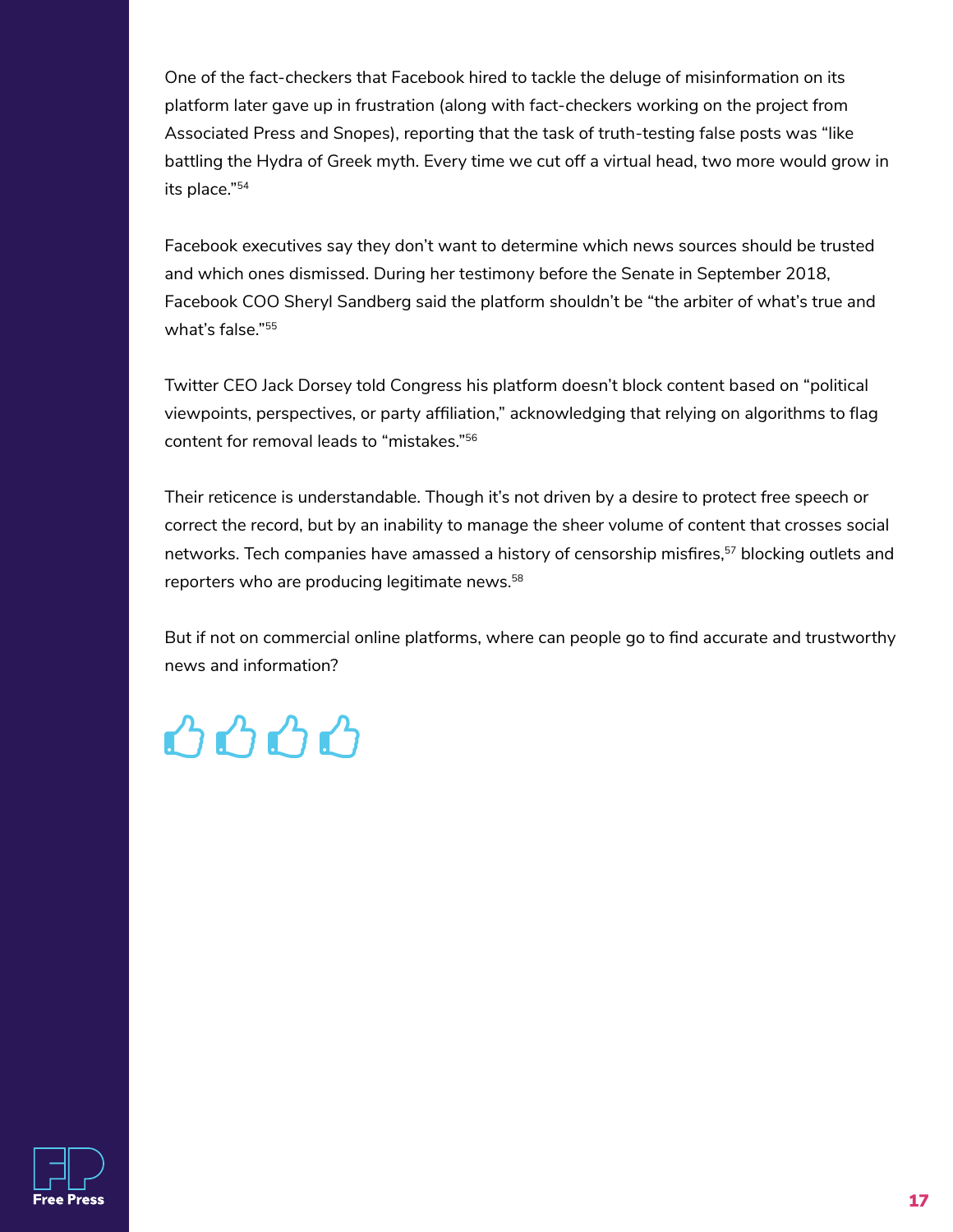### Confronting the News Crisis

Facebook's growth as a social network has coincided with the collapse of the traditional business model that once sustained the news industry, where declining ad revenues have contributed directly to widespread job losses.

Between the beginning of 2004 (the year Facebook launched) and the end of 2016, the number of U.S. newspaper employees dropped by more than half — from 375,000 to about 173,000, according to the Bureau of Labor Statistics (see Table 1).<sup>59</sup> During that same time period, printadvertising revenue fell from a record high to a record low, and many large metro and regional papers closed shop, followed more recently by a spate of closures by long-standing newsweeklies.

It's not just newspapers — a wave of layoffs hit prominent digital-only outlets like BuzzFeed, HuffPost and Vice at the end of 2018 and beginning of 2019, with more expected soon. $^{\rm 60}$ 

A 2018 study from researchers at the University of North Carolina looked at the emergence of "news deserts" — regions that lack local news outlets — and found that the United States has lost about 20 percent of its newspapers since 2004, leaving at least 900 communities without local news resources. 61

Newsroom-job losses mean less of the political reporting that an informed democracy needs. Between 2003 and 2014, the number of full-time newspaper reporters covering statehouses in the United States fell 35 percent, according to the Pew Research Center.<sup>62</sup>

**'The faltering of newspapers, the consolidation of TV and radio, and the rising power of social-media platforms are not just commercial issues driven by the market. They are democratic issues with profound implications for our communities.'**

A similar study by professors from George Washington University and American University found declining political-news coverage of congressional campaigns correlates with dropping levels of civic engagement in politics. 63

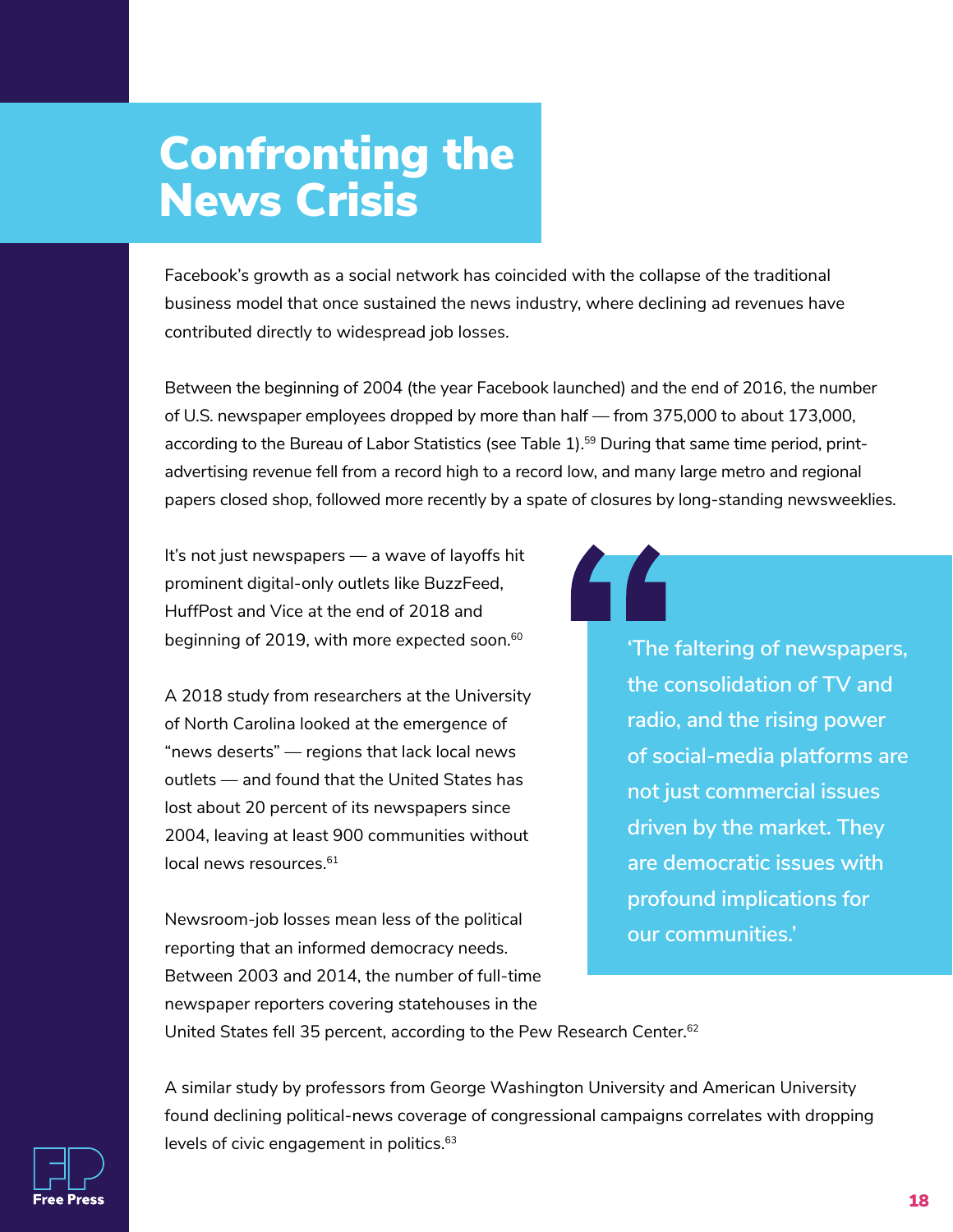The loss of quality investigative journalism and independent reporting has far-reaching societal harms. Josh Stearns of the Democracy Fund has catalogued the growing body of evidence showing that declines in local news and information lead to drops in civic engagement. "The faltering of newspapers, the consolidation of TV and radio, and the rising power of socialmedia platforms are not just commercial issues driven by the market," Stearns writes. "They are democratic issues with profound implications for our communities."64

Still, the platforms are only partly to blame for the news crisis. Many media-industry missteps have contributed to journalism's decline. Media consolidation has shuttered newsrooms nationwide, while a large number of traditional news outlets opted for layoffs and closures over adapting to the new realities of news consumption.

As platforms have become more dominant, many news outlets have become stuck in a perpetual game of catch-up — slow to foster constructive dialogue online with their communities and audiences.



#### USBLS: Employment in News & Information Industries: Jan. 2001 to Sept. 2016

Month



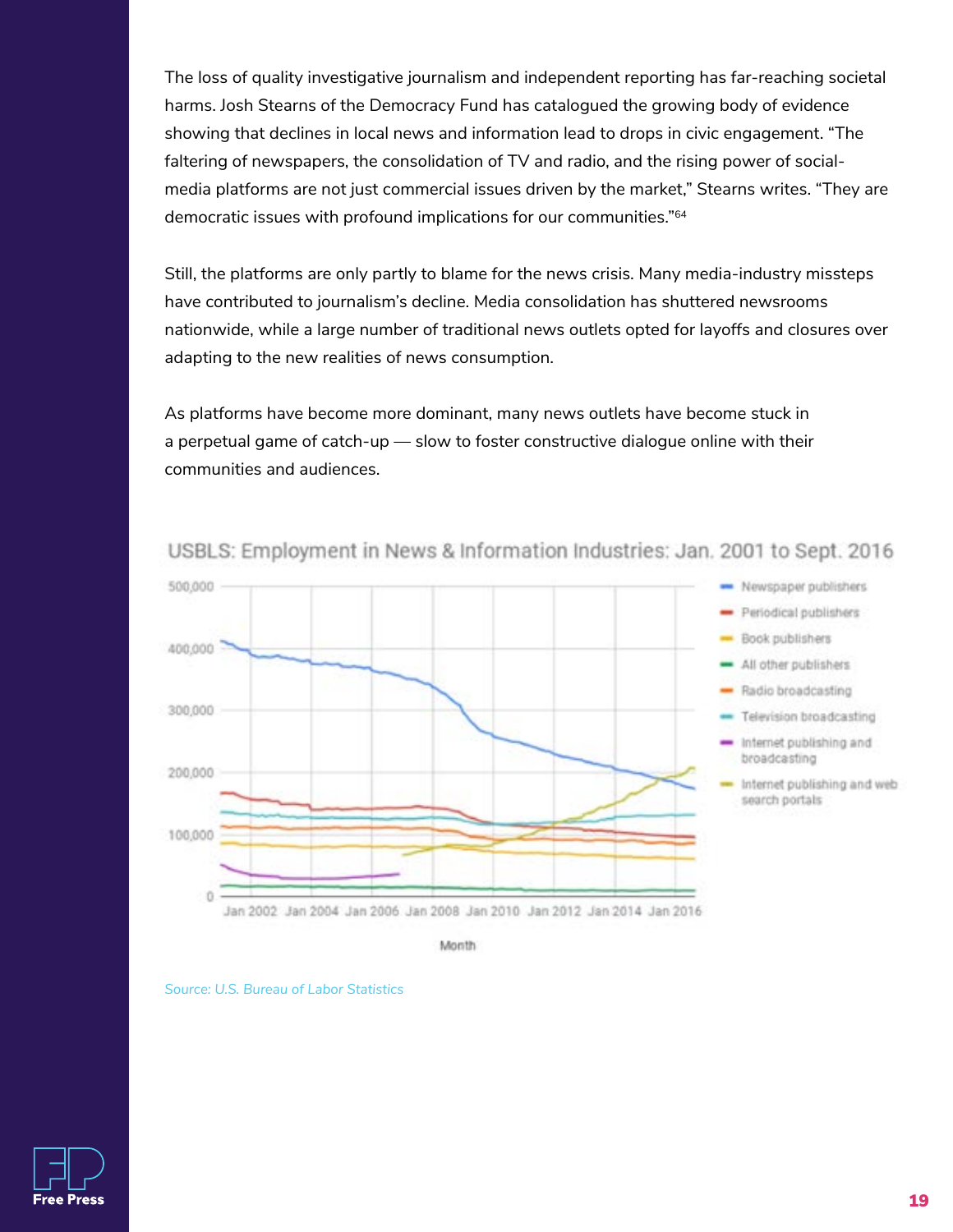#### **Reinventing public-interest media**

As targeted advertising becomes the revenue model shaping journalism or the lack thereof, the problems inherent with this economic system need to be addressed at the most basic level.

U.S. regulators have long recognized the need for noncommercial alternatives to offset profitdriven news outlets, fill information gaps, and reach communities the mainstream commercial outlets overlook. From the nation's earliest days, policymakers have enacted measures to promote access to news. 65

It's been more than 50 years since President Lyndon Johnson signed the Public Broadcasting Act of 1967, which established the Corporation for Public Broadcasting (CPB) and, eventually, PBS and NPR. As the media landscape has undergone seismic shifts and audiences have become more diverse, we must rethink public media's mission and radically improve on the policies that — to a limited degree — have supported noncommercial news.

Today, most of the CPB's annual allotment (around \$450 million) goes to support local public-television and radio stations, the affiliates that often carry NPR and PBS programming.

Public polling has shown that most people in the United States believe taxpayer funding for public broadcasting is money well spent. 66 Yet funding here pales by comparison to that in other advanced democracies: While the United States spends approximately \$1.40 per capita to fund public media, Japan spends nearly \$60 per capita, the United

**As the modern media landscape has shifted from broadcast to broadband, from radio to reddit, we need a funding mechanism that can keep pace.**

Kingdom spends more than \$80 and Denmark more than \$100. 67

The United States' relatively paltry allotment has remained static for more than a decade despite the strong history of public support for news distribution in the United States, dating back to the Postal Act of 1792, which subsidized lower postage rates for newspapers, pamphlets and other print media considered socially beneficial. 68

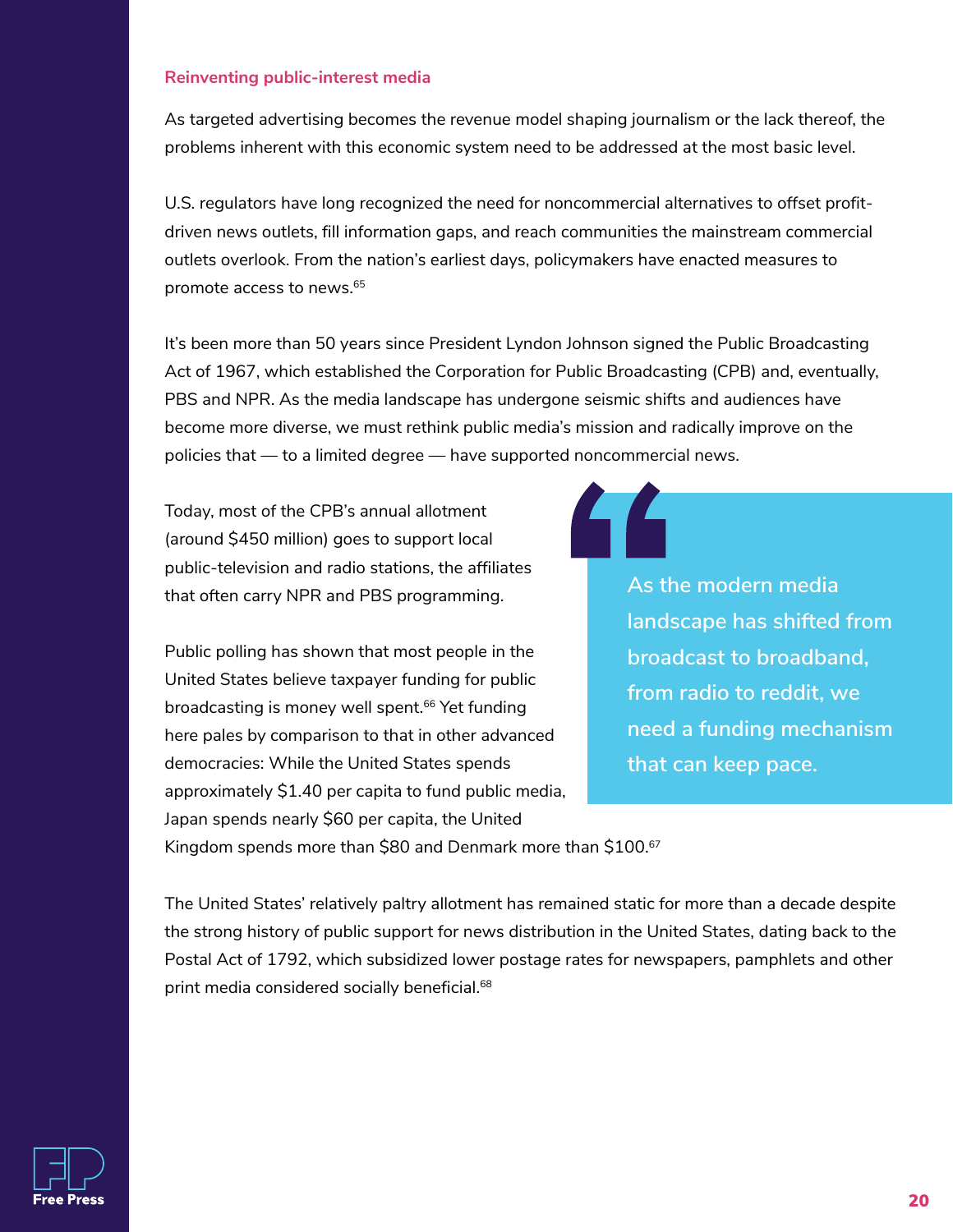As the modern media landscape has shifted from broadcast to broadband, from radio to reddit, we need a funding mechanism that can keep pace. We must also adapt public-interest media to the shifting dynamics of the U.S. population to reflect its diversity. This change means building a public-media system whose practitioners look more like the people they report on. A lack of diversity continues to plague newsrooms in both for-profit and noncommercial news outlets. $^{69}$ 

If we don't take action to reinvent public media now, the climate for all forms of journalism will only get worse. A comprehensive analysis written for Columbia's Tow Center for Digital Journalism notes that online platforms "now control what audiences see and who gets paid for their attention, and even what format and type of journalism flourishes."<sup>70</sup>

And yet Facebook is increasingly downgrading access to news from outside outlets. 71 The company sees reading a headline and clicking through to the corresponding news site as less engaging — meaning less lucrative for Facebook — than arguing in a comment thread with your racist uncle, or piling on with others in response to the outrage of the day. The social networks know that our conversations over their platforms cost them nothing to produce. The real value is in keeping users on the platform, chatting with friends and family and not clicking away to external sites.

Facebook's new emphasis on optimizing against clicks has undermined the interests of many news organizations that had already reshaped their editorial operations based on Facebook guidance for generating traffic from social media that later proved false. 72

This is the damaging reality of the attention economy. It has misaligned the flow of advertising money away from content with high social value. And in many instances it has molded the news industry in its image.

#### **This is the damaging reality of the attention economy. It's misaligned the flow of advertising money away from content with high social value.**

It's cheaper to repeat a story than to report one, to "share" something for free than to spend the time and resources to uncover something new. President Trump knows this well and is able to dictate the news cycle just by tweeting (or retweeting) something. Repeating what Trump says in his tweets is cheaper than taking the time to discern whether they're accurate, or exploring how his policies are felt in communities where they have the most dramatic impact.

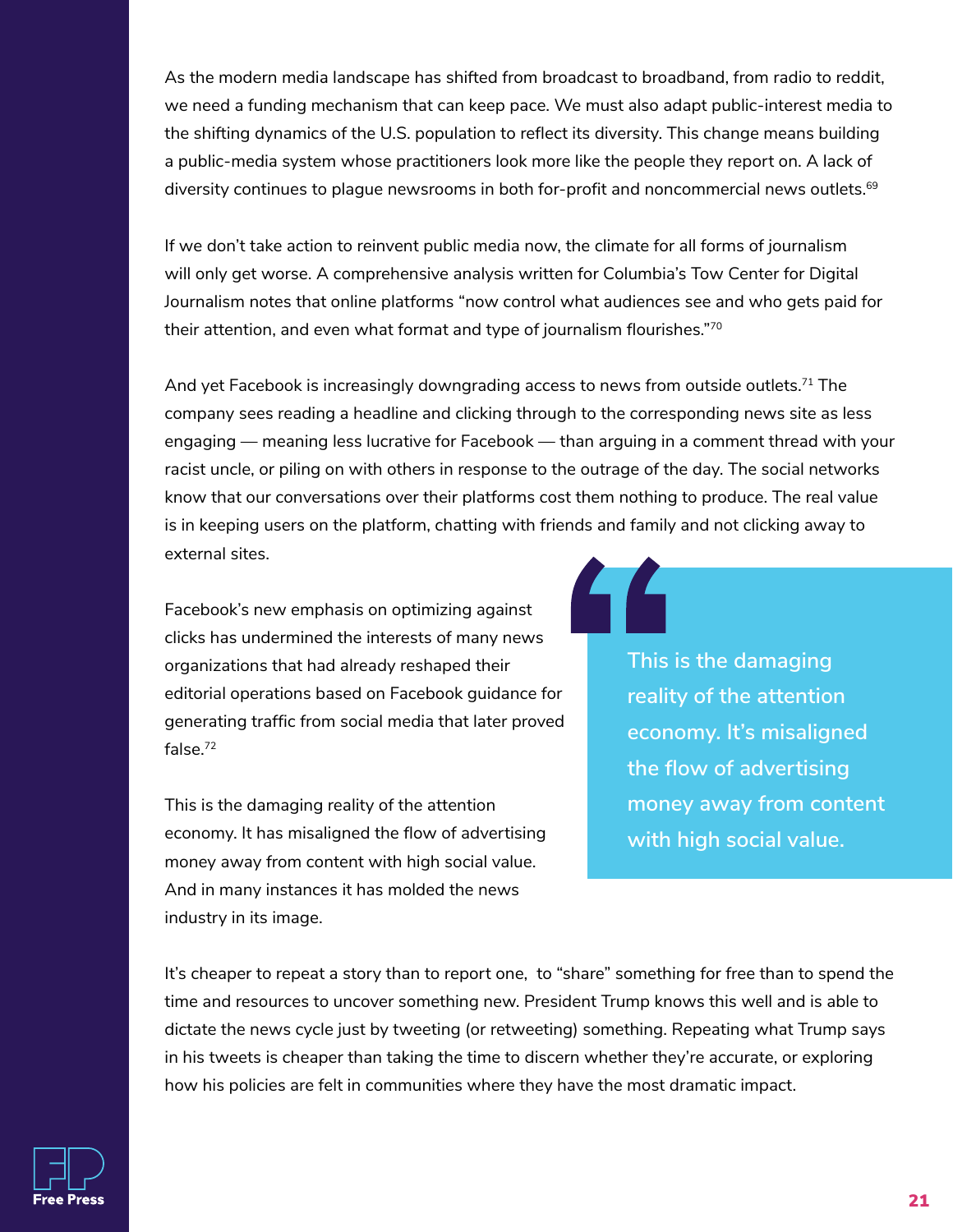And yet it's those stories from the field that often create benefits that spill beyond their readers, viewers or listeners. It's much more difficult — if not impossible — for a news organization to monetize the positive outcome from deeper reporting that's carried forward to society as a whole.

#### **Righting the imbalance**

In his book *Democracy's Detectives: The Economics of Investigative Journalism*, Stanford economist James T. Hamilton attempts to calculate the larger benefit to society of such investigative reporting. "I found that each dollar spent on stories can generate hundreds of dollars in benefits to society," Hamilton told a reviewer, "though gains are distributed in ways hard for news organization[s] to translate into additional reporting resources."73

The best way to right this economic imbalance is to make the platforms pay to clean up the mess they've made — and support the production and distribution of the kind of high-value content Hamilton describes.

Free Press is calling on Congress to create a new, multibillion-dollar Public Interest Media Endowment funded by taxing the purveyors of targeted advertising.

**Rather than attempting to police content, lawmakers should tax the purveyors of targeted advertising to support a Public Interest Media Endowment.**

Rather than attempting to police content, the

endowment would direct tax revenues to fund independent and noncommercial news outlets. The money from the Public Interest Media Endowment could be spent in ways that preserve editorial independence and protect grant recipients from political interference. The funding could support local-news startups, investigative reporting, civic-engagement initiatives, publicinterest journalism and the creation of alternative platforms. It should emphasize operations of, by and for diverse and underserved communities.

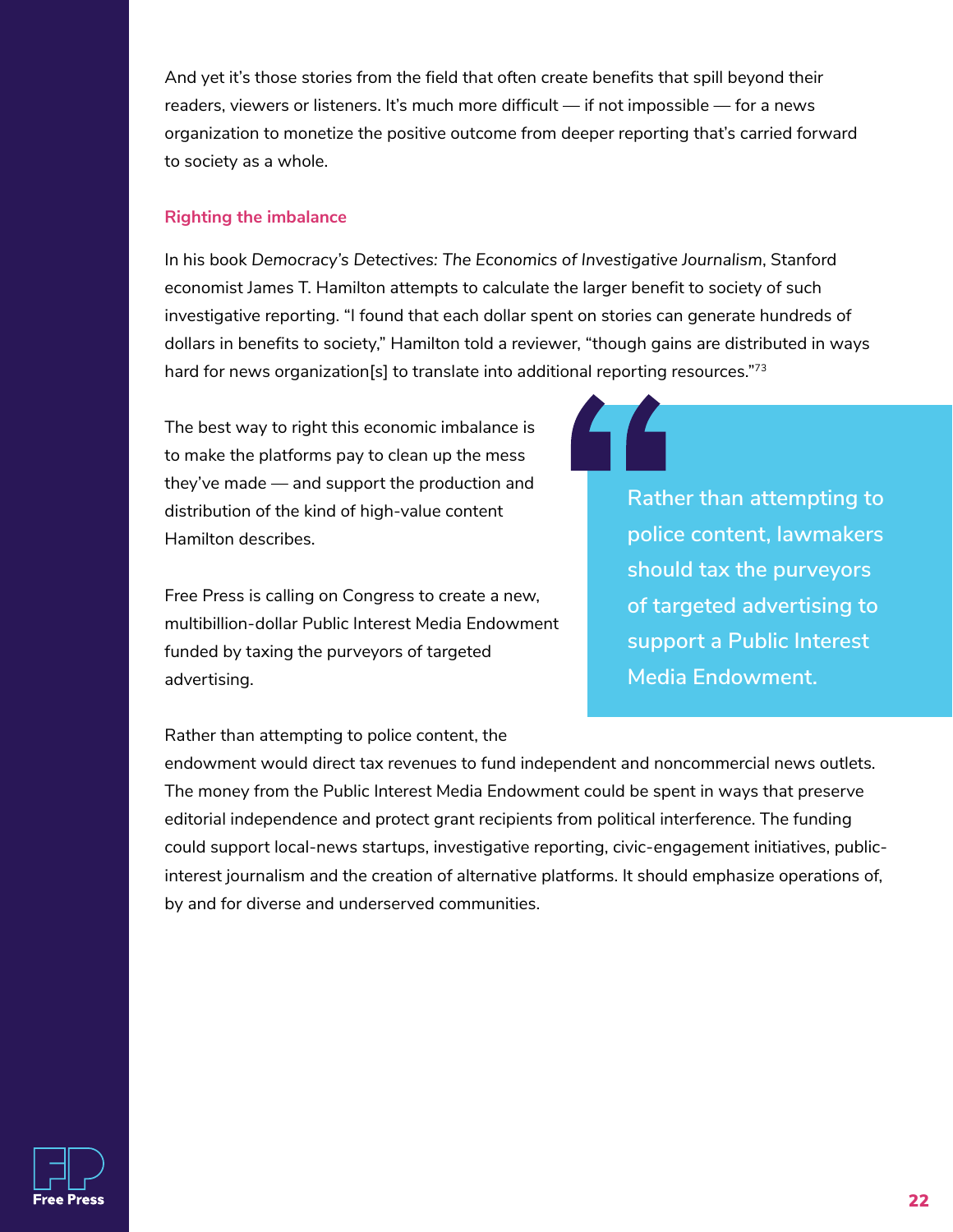For example, the Public Interest Media Endowment could provide grants for projects to:

 $\bigcirc$  Improve the quantity and quality of civic information in local communities.

- $\bigcirc$  Give residents enhanced access to useful government data and public information through innovative applications, platforms and technologies. 74
- G Fund new experiments in noncommercial investigative reporting and newsgathering.
- $\bigcirc$  Support development of and innovation by noncommercial social networks that don't rely on data harvesting for income.
- $\triangle$  Train more people in the practices of local journalism, fact-checking and production.
- $\bigcirc$  Offer a state-level media-literacy curriculum for schools and communities.
- $\triangle$  Better meet the information needs of low-income communities and communities of color that have been underserved by commercial media.
- $\bigcirc$  Promote tax credits and other incentives for news organizations that hire new and diverse newsroom staff.

The endowment could also explore new ways to bolster community-engagement projects and connect newsrooms with the communities they're supposed to cover — to address local problems like gentrification, under-resourced schools, political corruption and racial injustice and how they're covered in the media.

Funding could be weighted toward ensuring that the maximum amount of content is available immediately in the public domain (instead of hidden behind paywalls). Projects to seed social platforms that don't rely on data-harvesting would also be of special interest.

The Public Interest Media Endowment would grant money to news-and-information initiatives throughout the country or offer block grants to be redistributed by state and local institutions, including those using similar approaches to New Jersey's newly created Civic Information Consortium.<sup>75</sup>

Alternatively, the funds could flow through an existing body like the Corporation for Public Broadcasting — but with clear guidelines established and greater public input on how the money should be spent.

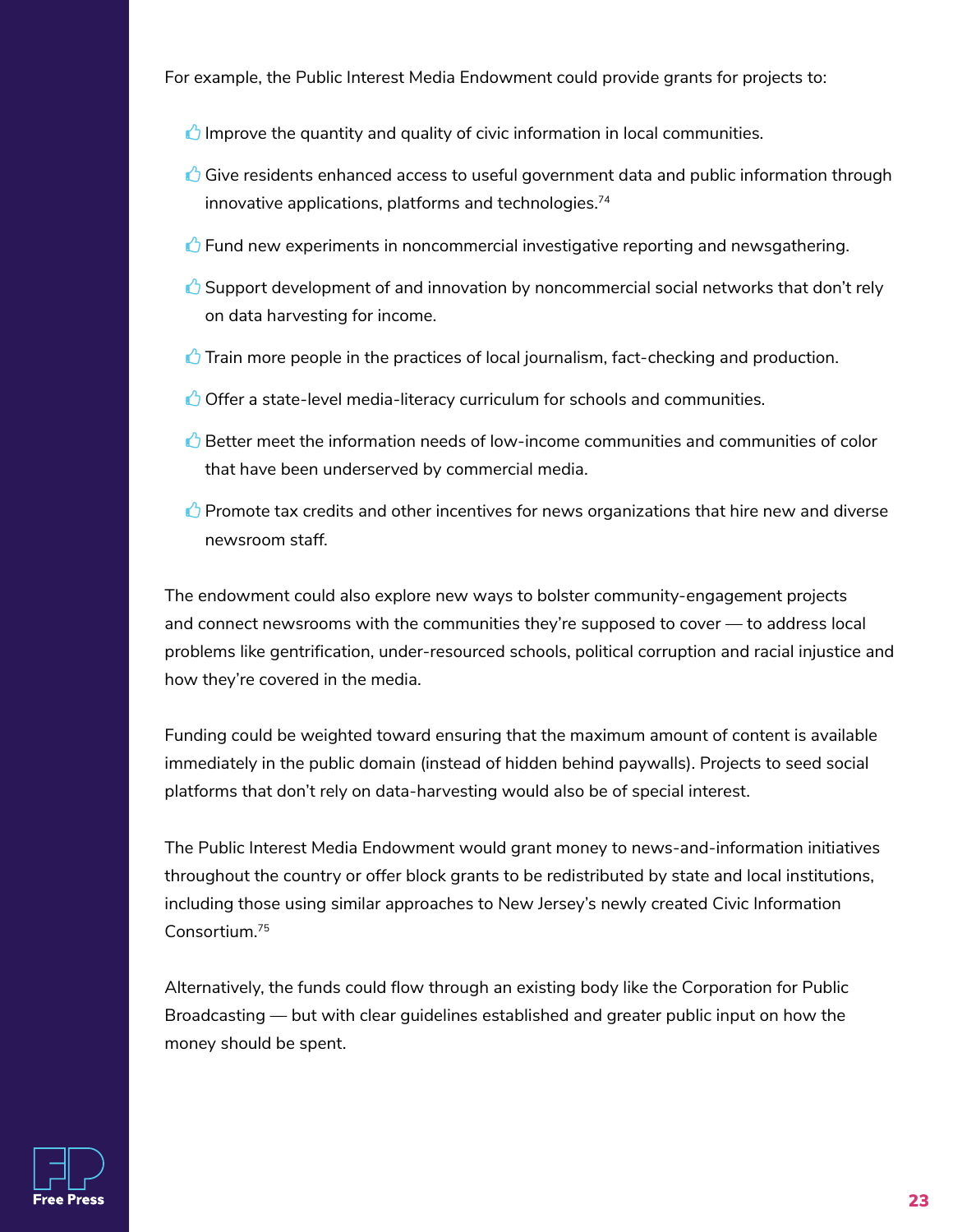The distribution of the funds — as well as hiring and evaluation — must be overseen by an independent board of directors that represents the country's geographic, gender, racial and political diversity and includes experienced journalists, technologists, philanthropists and members of the general public. Public engagement and ascertainment would be essential to the project's success and accountability.

#### **Exploring tax options**

To broaden the investment in public media, Congress would need to amend the appropriate sections of the tax code with language that levies the taxable income of online platforms that earn their revenues from targeted advertising. Congress would then need to redirect the money to the Public Interest Media Endowment or other institution empowered to distribute the money to support local-, independent- and noncommercial-journalism projects.

There are a number of options for collecting tax revenues for the Public Interest Media Endowment, which are scalable depending on the endowment's size and payout rates. The three examples below would generate an annual allotment of approximately \$2 billion:

**Option 1:** A 2 percent targeted-ad tax on all online enterprises that earn more than \$200 million in annual digital-ad revenues would yield more than \$1.8 billion for the endowment, based on 2018 ad sales. (See Table 2.) Commercial online publishers and platforms making \$200 million or less in digital-ad revenues would not be subject to the tax to avoid harming smaller to mid-sized online enterprises, especially those engaged in news production.

**Option 2:** A lower tax rate levied on all advertising revenues, including offline placements, which increasingly draw on similar data profiles gleaned from online activity. With projected U.S. advertising revenues for 2018 (both offline and on) at approximately \$200 billion, a 1 percent tax rate would yield approximately \$2 billion for the endowment.

**Option 3:** A tax equal to 1.5 percent of taxable income levied on any platform with an annual taxable income of \$1 million or greater if more than 60 percent of such income is derived from the sale of advertisements presented to patrons or users. Based on 2018 revenues, this would yield close to \$2 billion.

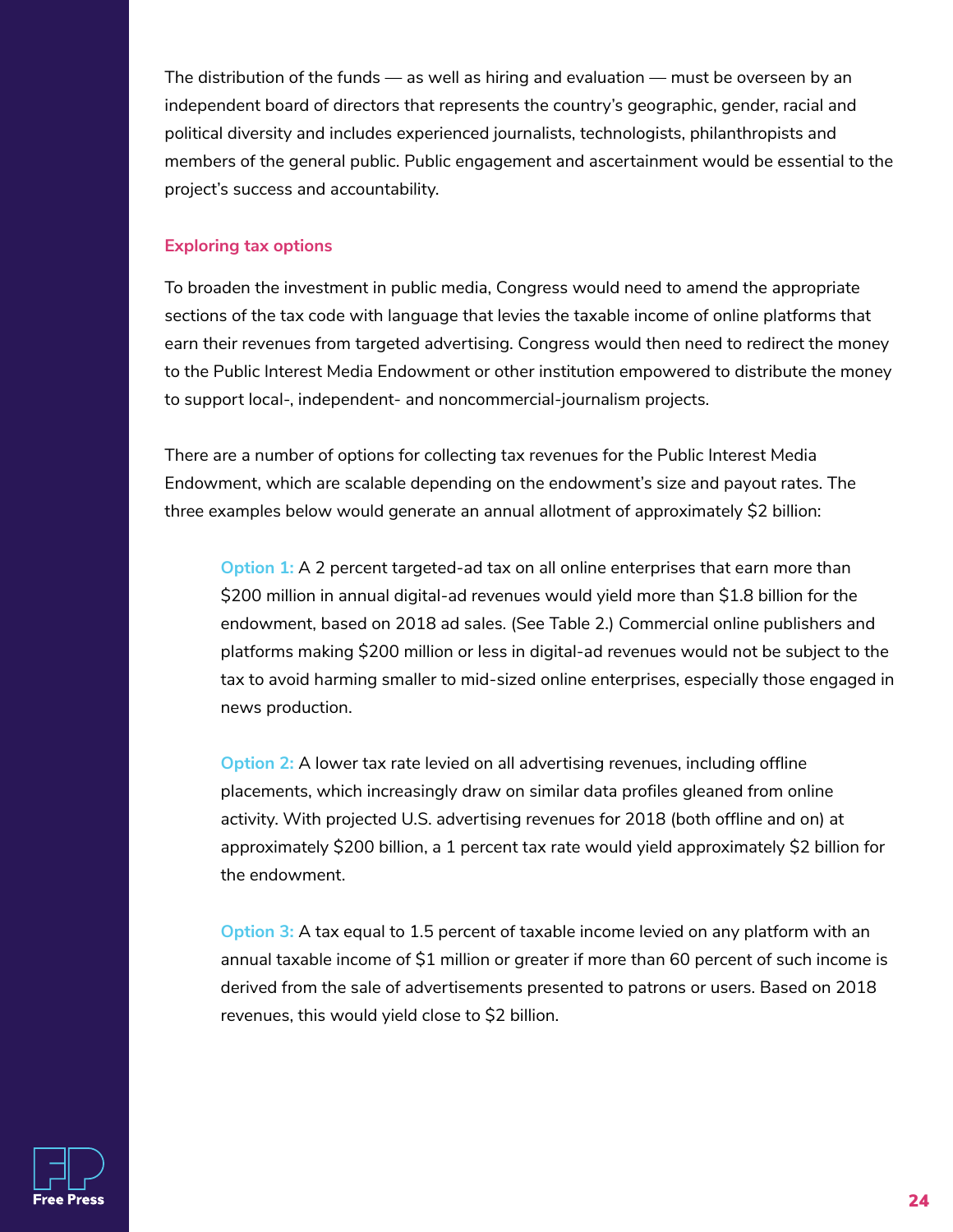Other options include reducing the immediate tax deductions available to businesses that place advertisements and redirecting the resulting tax income to the endowment; or creating a tax on the average revenue per user on major platforms using targeted ads, calculated by dividing a platform's total revenues by its monthly active users. There are other workable formulations. In any case, we should be careful to avoid taxing news production itself (see the carveout in Option 1) as the goal is to revitalize journalism, not restrict it.

In addition, any tax should be based on the revenues — not the profits — of companies engaged in online advertising. This approach would prevent these companies from concealing profits through other means or routing them through other countries to avoid paying their full share.

| U.S. Digital-Ad Revenues (net \$ billions) | 2016    | 2017  | 2018  | 2019   |
|--------------------------------------------|---------|-------|-------|--------|
| Google/Alphabet                            | 29.43   | 35.00 | 40.48 | 45.69  |
| -YouTube                                   | 2.92    | 3.88  | 4.43  | 4.96   |
| Facebook                                   | 12.37   | 17.37 | 21.57 | 25.56  |
| -Instagram                                 | 1.61    | 3.08  | 5.40  | 6.84   |
| Microsoft                                  | 3.34    | 3.60  | 3.84  | 4.04   |
| -LinkedIn                                  | 0.73    | 0.81  | 0.92  | 1.02   |
| Oath (Verizon)                             | 1.27    | 3.60  | 3.69  | 3.77   |
| Amazon                                     | $1.1 -$ | 1.65  | 2.35  | 3.19   |
| Twitter                                    | 1.36    | 1.21  | 1.16  | 1.16   |
| Yelp                                       | 0.62    | 0.72  | 0.84  | 0.98   |
| Snapchat                                   | 0.30    | 0.64  | 1.18  | 2.04   |
| IAC.                                       | 0.50    | 0.45  | 0.41  | 0.38   |
| Yahoo                                      | 2.25    | N/A   | N/A   | N/A    |
| Top-10 Firms' U.S. Digital-Ad Revenues     | 57.82   | 72.01 | 86.27 | 99.63  |
| <b>Total U.S. Digital-Ad Revenues</b>      | 71.60   | 83.00 | 93.75 | 105.44 |
| Top-10 Firms' Share of Total Revenues      | 80.8%   | 86.8% | 92.0% | 94.5%  |
|                                            |         |       |       |        |

#### Table 2: The Top-10 Money Makers

Source: eMarketer.

Platform companies are experts at avoiding tax payments. Between 2007 and 2015, Facebook paid only 4 percent in corporate-income tax, Amazon paid only 13 percent and Google paid 16 percent, according to S&P Market Intelligence. By contrast, the corporate-income tax rate S&P 500 companies paid averaged 27 percent. $^{76}$  The massive corporate tax cuts the Trump administration passed in late 2017 allowed these behemoths to deprive the U.S. Treasury of tens of billions of dollars more. Amazon, a company with \$11.2 billion in profits in 2018, did not pay one penny in federal taxes last year. 77

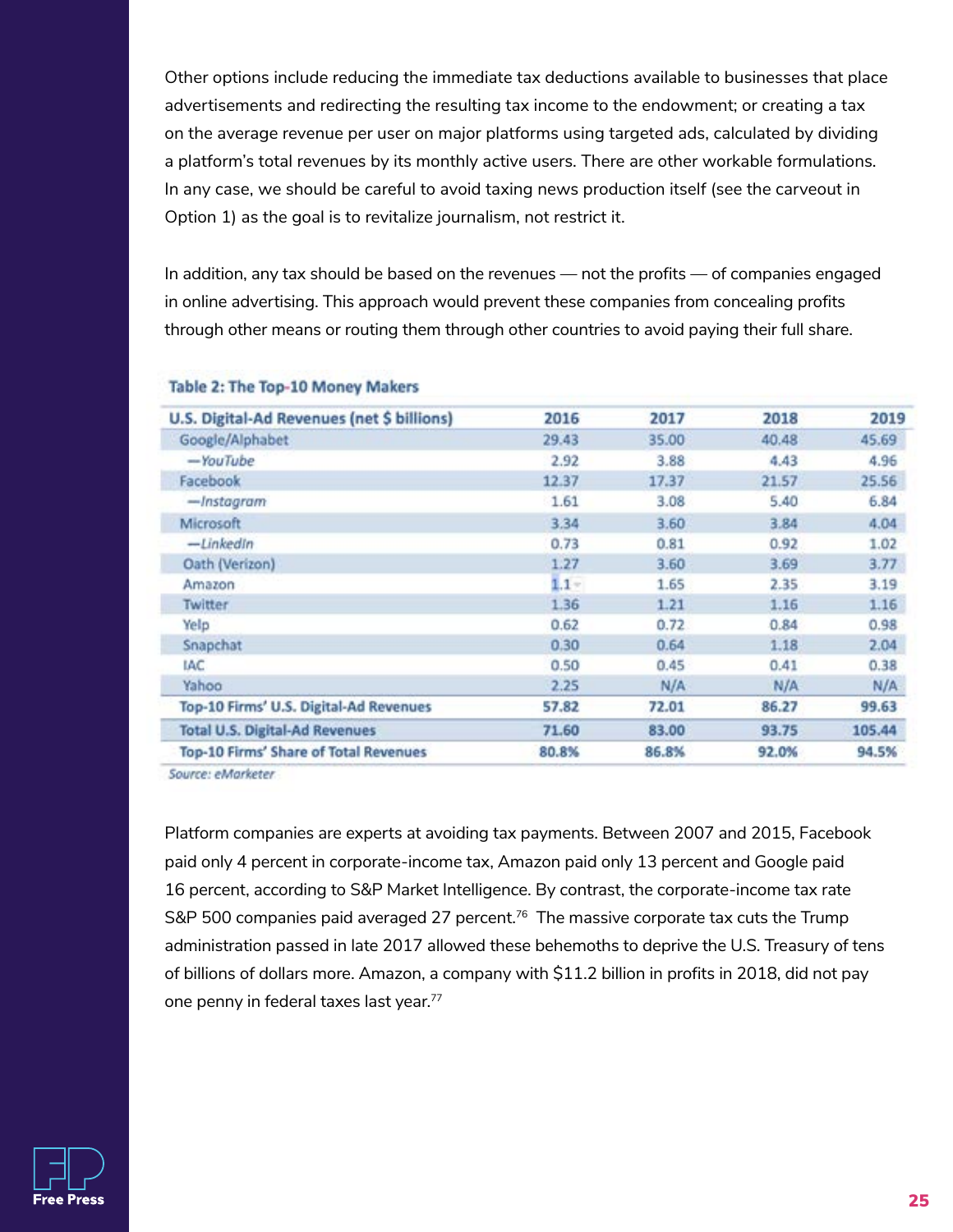It's important to note that even \$2 billion a year isn't enough to meet the information needs of local communities. It would take many billions more to address the crisis facing journalism. We believe that taxing the platforms shouldn't be the only source of new funding for local or independent journalism, and such a policy must work alongside other measures and funding streams.

While some critics may suggest we're aiming too low given the size of the problem, we believe our approach is ambitious but achievable in the next few years. To win we must invest in a broad-based organizing campaign and push both journalists and politicians to expand their narrow and cynical views of what's possible.

#### **Journalism's 'moon shot'**

U.S. journalism needs a radical new boost of energy — one that reimagines the role independent, noncommercial media can and should play in a healthy democracy.

It's time to recognize that free-market economics alone have failed to sustain a news ecosystem that serves all of the people. While this kind of endowment would not solve all of the problems facing U.S. journalism, it would make a sizable dent and open the door to other creative solutions.

We aren't alone in seeing the need for new and bolder actions. Emily Bell of Columbia's Tow Center for Digital Journalism has called for a "significant transfer of wealth" from Silicon Valley to support independent journalism, though she calls for the tech giants to fund a private foundation. It would be a "moon shot," Bell writes, that could "write a better path for the broken model of American journalism."78

The major platforms are coming to terms with their

**It's time we recognize that free-market economics alone have failed to sustain a news ecosystem that serves all of the people.**

damaging impact on journalism, too. Facebook recently announced its intention to spend \$300 million to support local-journalism projects. Google earlier announced similar plans, including an initiative to fund several worthy efforts like Report for America. $^{79}$ 

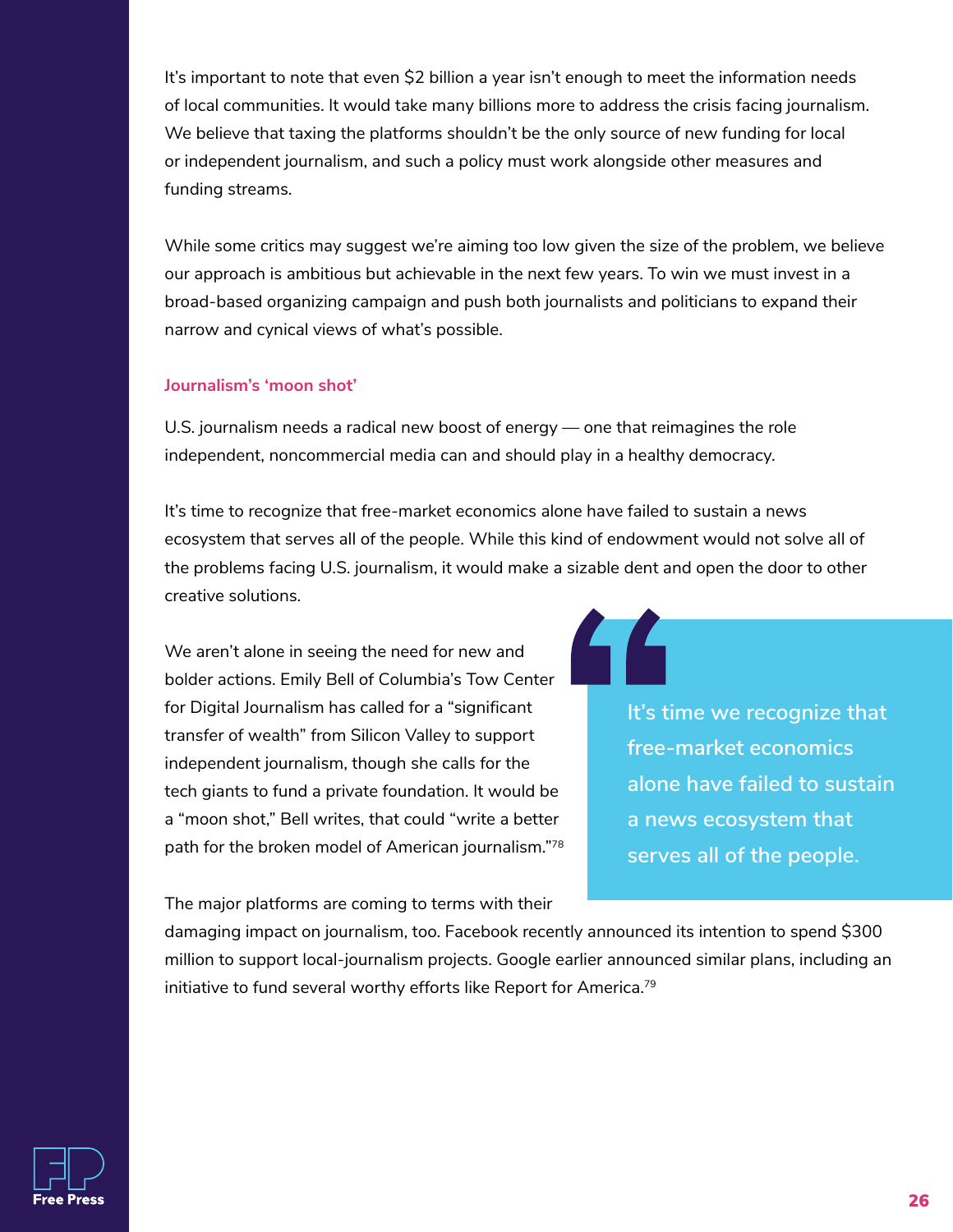While we welcome any investment in good reporting, putting the fate of U.S. journalism in the hands of Silicon Valley billionaires is a dangerous game. People would be much better served by a publicly accountable system with a consistent funding mechanism. The Public Interest Media Endowment we've proposed would help accomplish this. That said, we welcome debates on ways to best achieve our goals that recognize the urgent need to address these challenges.

When the great American essayist Walter Lippmann wrote that the "crisis of Western democracy is a crisis of journalism," he couldn't have imagined a world less than 100 years later where misinformation spreads at light speed across social networks used by billions. $^{\text{80}}$ 

That's where we are today — facing not only a crisis of trust in the media but an attack on the truth. At the same time, the traditional economic model for journalism has weakened to the point of breaking. It's a vicious cycle that won't be reversed unless we address the problem head on. And we can't expect Mark Zuckerberg or Larry Page to do it for us.

It's one thing for Silicon Valley execs to apologize (and apologize and apologize again) and promise to fix things after yet another high-profile failure. But we can't expect that tech titans will figure it out. The buck stops elsewhere: With the American public and our elected leaders, who must hold the targeted-advertising industry to account, and do what it takes to rebuild trust and repair a broken media system.

The status quo is unsustainable, and we need to consider alternatives that actually meet our societal and democratic needs. If we act soon, we have a real chance to create a healthier information system, one that fosters journalism that holds leaders accountable and tells people what's actually happening in their communities. It requires newfound political will and an expanded belief in what's possible to address these huge challenges. But if we want to revitalize the news and reinvent public media, we must start now.

### $\triangle \triangle \triangle \triangle$

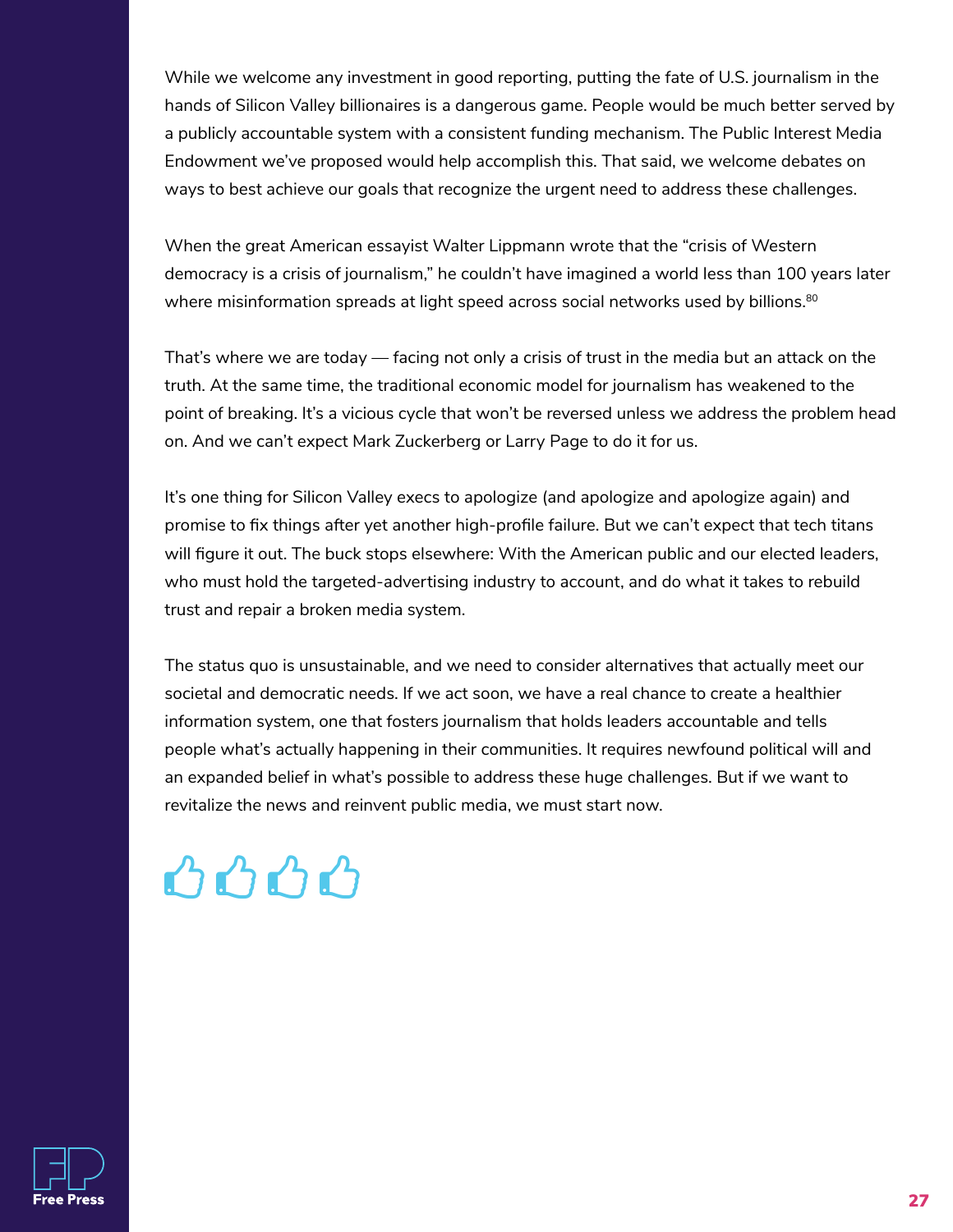### The Authors

*Timothy Karr is the senior director of strategy and communications at Free Press, where he's helped create and lead campaigns on Net Neutrality, internet freedom and press freedom. Karr's criticism, analysis and reporting on the media and media policy have been published in dozens of publications worldwide, including* TIME, MSNBC, USA Today, The Guardian, The Chicago Tribune, The Jakarta Post, Al Ahram, The Japan Times, HuffPost *and* Bill Moyers & Co*. Before joining Free Press, he served as executive director of MediaChannel.org and as vice president of Globalvision New Media. He's worked throughout Southeast Asia as an editor, reporter and photojournalist for the* Associated Press, Time, Inc., The New York Times *and* Australia Consolidated Press.

*Craig Aaron is the president and CEO of Free Press and Free Press Action. For more than a decade, he's led major campaigns to safeguard the open internet, stop media consolidation, oppose unchecked surveillance, defend public media and sustain quality journalism. Aaron*  speaks often to the press and the public on media and technology issues. He's written for The Daily Beast, The Guardian, HuffPost, The Hill, MSNBC, Politico, The Philadelphia Inquirer, The Seattle Times, Slate, USA Today *and many other outlets. Before joining Free Press, he was an investigative reporter for Public Citizen's* Congress Watch *and the managing editor of* In These Times *magazine. He's the editor of two books,* Appeal to Reason: 25 Years of In These Times *and* Changing Media: Public Interest Policies for the Digital Age.

*The authors wish to thank Free Press Research Director S. Derek Turner for his significant contributions in shaping* Beyond Fixing Facebook's *proposal and analysis.*

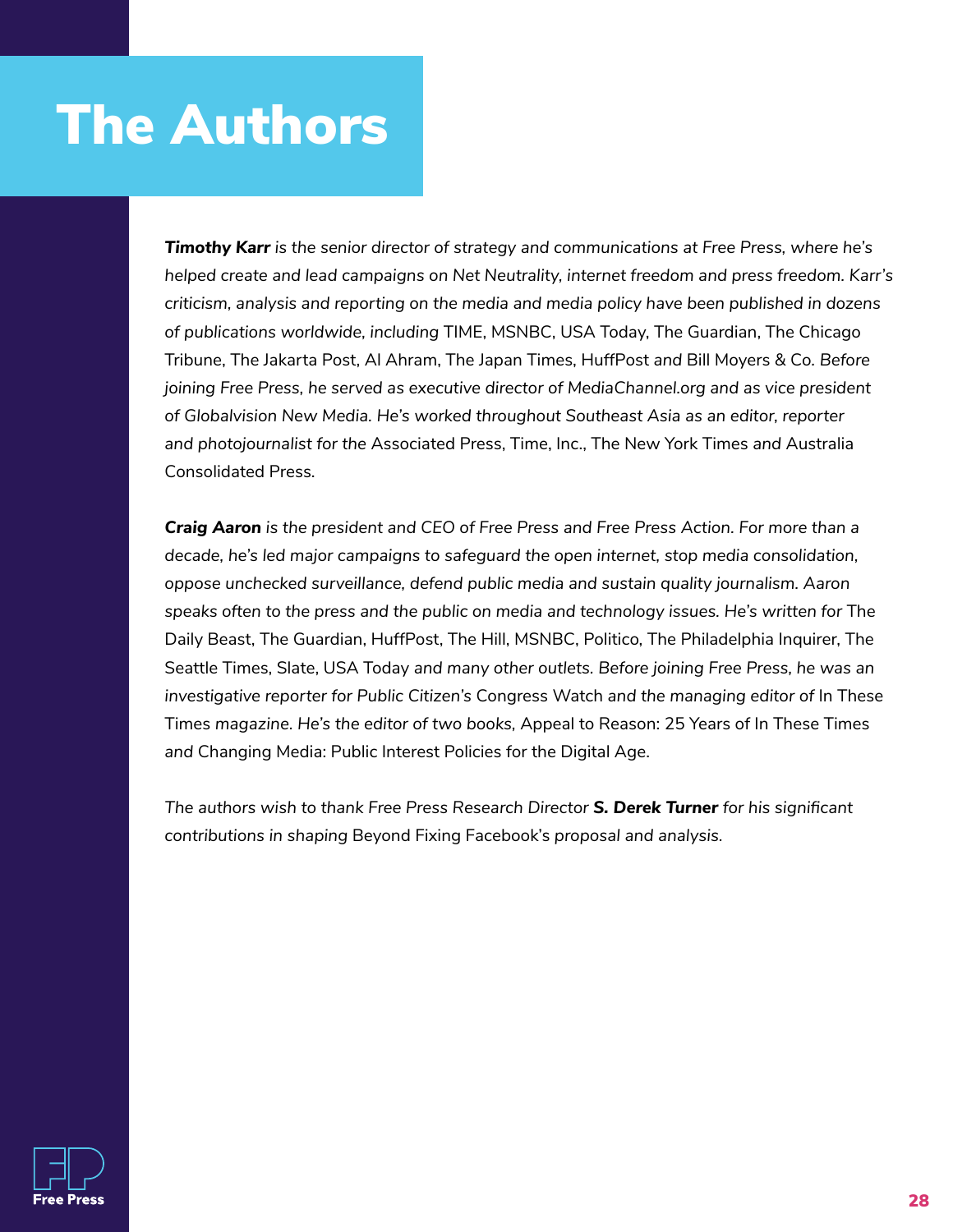### **Endnotes**

- 1. Samidh Chakrabarti, "Hard Questions: What Effect Does Social Media Have on Democracy?," Facebook Newsroom, Jan. 22, 2018:<https://newsroom.fb.com/news/2018/01/effect-social-media-democracy>.
- 2. Information Commissioner's Office of the United Kingdom, "Investigation into the Use of Data Analytics in Political Campaigns," Jul. 18, 2018: [https://ico.org.uk/media/action-weve-taken/2259371/investigation-into-data-analytics-for-political-purposes-up](https://ico.org.uk/media/action-weve-taken/2259371/investigation-into-data-analytics-for-political-purposes-update.pdf)[date.pdf.](https://ico.org.uk/media/action-weve-taken/2259371/investigation-into-data-analytics-for-political-purposes-update.pdf) **Also**: Garrett Graff, "A Blockbuster Indictment Details Russia's Attack on U.S. Democracy," *Wired*, Feb. 16, 2018: [https://www.wired.com/story/mueller-indictment-russia-attack-us-democracy.](https://www.wired.com/story/mueller-indictment-russia-attack-us-democracy)
- 3. Sheera Frenkel, Nicholas Confessore, Cecilia Kang, Matthew Rosenberg and Jack Nicas, "Delay, Deny and Deflect: How Facebook's Leaders Fought Through Crisis," *The New York Times*, Nov. 14, 2018: [https://www.nytimes.com/2018/11/14/technology/](https://www.nytimes.com/2018/11/14/technology/facebook-data-russia-election-racism.html) [facebook-data-russia-election-racism.html](https://www.nytimes.com/2018/11/14/technology/facebook-data-russia-election-racism.html).
- 4. For an exhaustive list of Facebook missteps, see: Mellisa Ryan and Alex Kaplan, "Facebook Has a Long History of Failing Its Users. The Massive Data Breach Is Just the Latest Example," Media Matters for America, updated Dec. 20, 2018: [https://www.me](https://www.mediamatters.org/blog/2018/10/12/facebook-has-long-history-failing-its-users-massive-data-breach-just-latest-example/221670)[diamatters.org/blog/2018/10/12/facebook-has-long-history-failing-its-users-massive-data-breach-just-latest-example/221670.](https://www.mediamatters.org/blog/2018/10/12/facebook-has-long-history-failing-its-users-massive-data-breach-just-latest-example/221670)
- 5. "How Social Media Fires People's Passions and Builds Extremist Divisions," The Conversation, Nov. 13, 2017: [https://the](https://theconversation.com/how-social-media-fires-peoples-passions-and-builds-extremist-divisions-86909)[conversation.com/how-social-media-fires-peoples-passions-and-builds-extremist-divisions-86909](https://theconversation.com/how-social-media-fires-peoples-passions-and-builds-extremist-divisions-86909). **Also**: Molly Wood and Kristin Schwab, "How Social Media Exacerbates the Racial Divide," Marketplace, Nov. 1, 2017: https://www.marketplac [org/2017/11/01/tech/how-social-media-propaganda-exacerbates-racial-divide.](https://www.marketplace.org/2017/11/01/tech/how-social-media-propaganda-exacerbates-racial-divide) **Also**: Henry Fernandez, "Curbing Hate Online: What Companies Should Do Now," Center for American Progress, Oct. 25, 2018: [https://www.americanprogress.org/issues/im](https://www.americanprogress.org/issues/immigration/reports/2018/10/25/459668/curbing-hate-online-companies-now)[migration/reports/2018/10/25/459668/curbing-hate-online-companies-now.](https://www.americanprogress.org/issues/immigration/reports/2018/10/25/459668/curbing-hate-online-companies-now)
- 6. Nic Newman, "Journalism, Media, and Technology Trends and Predictions 2019," *Digital News Project,* Reuters Institute and the University of Oxford, 2019.
- 7. Elisa Shearer and Jeffrey Gottfried, "News Use Across Social Media Platforms 2017," Pew Research Center, Sept. 7, 2017: [http://](http://www.journalism.org/2017/09/07/news-use-across-social-media-platforms-2017) [www.journalism.org/2017/09/07/news-use-across-social-media-platforms-2017.](http://www.journalism.org/2017/09/07/news-use-across-social-media-platforms-2017)
- 8. Tim Wu, "Blind Spot: The Attention Economy and the Law," *Antitrust Law Journal*, March 26, 2017: <https://ssrn.com/abstract=2941094>o[r http://dx.doi.org/10.2139/ssrn.2941094](http://dx.doi.org/10.2139/ssrn.2941094). Wu is a former Free Press board member.
- 9. We explore this research in much more detail later in this paper. Here's a good summary: Soroush Vosoughi, Deb Roy and Sinan Aral, "The Spread of True and False News Online," *Science*, March 9, 2018: [http://science.sciencemag.org/con](http://science.sciencemag.org/content/359/6380/1146)[tent/359/6380/1146.](http://science.sciencemag.org/content/359/6380/1146)
- 10. Michael Barthell, "5 Facts About the State of the News Media in 2017," Pew Research Center, Aug. 21, 2018: [http://www.pewresearch.org/fact-tank/2018/08/21/5-facts-about-the-state-of-the-news-media-in-2017.](http://www.pewresearch.org/fact-tank/2018/08/21/5-facts-about-the-state-of-the-news-media-in-2017)
- 11. Adam Mosseri, (Facebook Head of News Feed), "Bringing People Closer Together," Facebook, Jan. 11, 2018: [https://newsroom.fb.com/news/2018/01/news-feed-fyi-bringing-people-closer-together/.](https://newsroom.fb.com/news/2018/01/news-feed-fyi-bringing-people-closer-together/)
- 12. For more on the mechanisms of advertising and algorithims see: Dipayan Ghosh and Ben Scott, "Digital Deceit: The Technologies Behind Precision Propaganda on the Internet," New America, Jan. 23, 2018: https://www.newamerica.org/public-inter [est-technology/policy-papers/digitaldeceit](https://www.newamerica.org/public-interest-technology/policy-papers/digitaldeceit). Scott is a former Free Press staff member and the current chair of Free Press' board.
- 13. For a detailed discussion on positive externalities and journalism, read Victor W. Pickard's *America's Battle for Media Democ*racy: The Triumph of Corporate Libertarianism and the Future of Media Reform. New York: Cambridge University Press, 2015. Pickard is a Free Press board member.
- 14. Rebecca Lewis, "Alternative Influence: Broadcasting the Reactionary Right on YouTube," Sept. 18, 2018: <https://datasociety.net/output/alternative-influence/>.
- 15. Mark Skulley, "Advertising Dollars Turn to Cents for Online Journalism," The New Daily, Nov. 25, 2018: [https://thenewdaily.](https://thenewdaily.com.au/news/national/2018/11/25/digital-news-part-two) [com.au/news/national/2018/11/25/digital-news-part-two.](https://thenewdaily.com.au/news/national/2018/11/25/digital-news-part-two) **Also**: Tom Jowitt, "France, Germany Support EU Digital Tax On Tech Giants," MSN: Money, Nov. 12, 2018: [https://www.msn.com/en-us/money/news/france-germany-support-eu-digital-tax-on](https://www.msn.com/en-us/money/news/france-germany-support-eu-digital-tax-on-tech-giants/ar-BBPClj8?li=AA54rU)[tech-giants/ar-BBPClj8?li=AA54rU](https://www.msn.com/en-us/money/news/france-germany-support-eu-digital-tax-on-tech-giants/ar-BBPClj8?li=AA54rU). **Also**: Alison Griswold, "France Will Tax Google, Apple, Facebook, and Amazon Starting Jan. 1," Quartz, Dec. 17, 2018: [https://qz.com/1498356/france-will-tax-google-apple-facebook-and-amazon-starting-jan-1.](https://qz.com/1498356/france-will-tax-google-apple-facebook-and-amazon-starting-jan-1) **Also**: Bhavan Jaipragas and Tashny Sukumaran, "Spending Cuts, New Taxes Likely for Malaysia in Mahathir Government's First Budget," *South China Morning Post*, Nov. 1, 2018: [https://www.scmp.com/week-asia/economics/article/2171266/spend](https://www.scmp.com/week-asia/economics/article/2171266/spending-cuts-new-taxes-likely-malaysia-mahathir-governments)[ing-cuts-new-taxes-likely-malaysia-mahathir-governments](https://www.scmp.com/week-asia/economics/article/2171266/spending-cuts-new-taxes-likely-malaysia-mahathir-governments). **Also:** Sohn Ji-young, "Lawmakers Propose Bill on Taxing Google, Amazon on Earnings in Korea," *The Korea Herald*, Nov. 11, 2018: <http://www.theinvestor.co.kr/view.php?ud=20181111000180>. **Also**: John Harris, "Without a Fair Tax on Tech, It Could Be the End of the State as we Know It," *The Guardian*, Nov. 11, 2018: <https://www.theguardian.com/commentisfree/2018/nov/11/tax-big-tech-companies>.

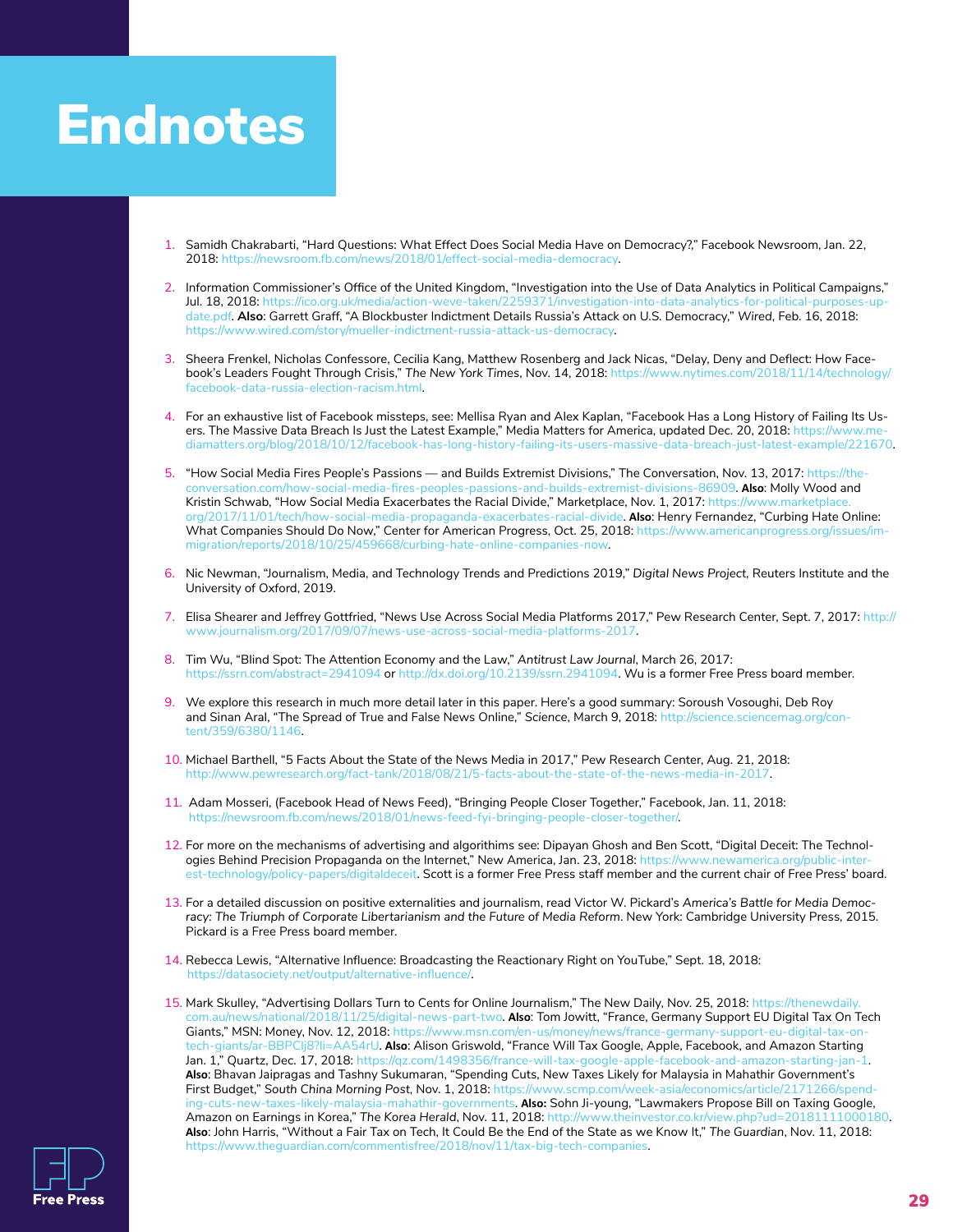- 16. Kurt Wagner, "Digital Advertising in the US Is Finally Bigger Than Print and Television," Recode, Feb. 20, 2019,: https://www. recode.net/2019/2/20/18232433/digital-advertising-facebook-google-growth-tv-print-emarketer-2019.
- 17. Michelle Castillo and Salvador Rodriguez, "Facebook Shares Whipsaw After Mixed Earnings Report," CNBC, Oct. 30, 2018: [https://www.cnbc.com/2018/10/30/facebook-q3-2018-earnings.html.](https://www.cnbc.com/2018/10/30/facebook-q3-2018-earnings.html)
- 18. Sara Salinas and Sam Meredith, "Tim Cook: Personal Data Collection Is Being 'Weaponized Against Us with Military Efficiency,'" CNBC, Oct. 24, 2018: [https://www.cnbc.com/2018/10/24/apples-tim-cook-warns-silicon-valley-it-would-be-destructive-to](https://www.cnbc.com/2018/10/24/apples-tim-cook-warns-silicon-valley-it-would-be-destructive-to-block-strong-privacy-laws.html)[block-strong-privacy-laws.html.](https://www.cnbc.com/2018/10/24/apples-tim-cook-warns-silicon-valley-it-would-be-destructive-to-block-strong-privacy-laws.html) **Also:** Nicholas Thompson, "Our Minds Have Been Hijacked by Our Phones," *Wired*, July 26, 2017: [https://www.wired.com/story/our-minds-have-been-hijacked-by-our-phones-tristan-harris-wants-to-rescue-them.](https://www.wired.com/story/our-minds-have-been-hijacked-by-our-phones-tristan-harris-wants-to-rescue-them) **Also**: Noah Kulwin, "I Fundamentally Believe That My Time at Reddit Made the World a Worse Place," *New York Magazine*, April 19, 2018: [http://nymag.com/intelligencer/2018/04/dan-mccomas-reddit-product-svp-and-imzy-founder-interview.html.](http://nymag.com/intelligencer/2018/04/dan-mccomas-reddit-product-svp-and-imzy-founder-interview.html) **Also:** David Streitfeld, "'The Internet Is Broken': @ev Is Trying to Salvage It," *The New York Times*, May 20, 2017: [https://www.nytimes.](https://www.nytimes.com/2017/05/20/technology/evan-williams-medium-twitter-internet.html) [com/2017/05/20/technology/evan-williams-medium-twitter-internet.html](https://www.nytimes.com/2017/05/20/technology/evan-williams-medium-twitter-internet.html). **Also**: Noah Kulwin, "The Internet Apologizes …," *New York Magazine*, April 19, 2018: [http://nymag.com/intelligencer/2018/04/an-apology-for-the-internet-from-the-people-who](http://nymag.com/intelligencer/2018/04/an-apology-for-the-internet-from-the-people-who-built-it.html)[built-it.html.](http://nymag.com/intelligencer/2018/04/an-apology-for-the-internet-from-the-people-who-built-it.html) **Also**: James Vincent, "Former Facebook Exec Says Social Media Is Ripping Apart Society," The Verge, Dec. 11, 2017: [https://www.theverge.com/2017/12/11/16761016/former-facebook-exec-ripping-apart-society.](https://www.theverge.com/2017/12/11/16761016/former-facebook-exec-ripping-apart-society) **Also**: Ellie Silverman, "Facebook's First President, on Facebook: 'God Only Knows What It's Doing to Our Children's Brains'," *The Washington Post*, Nov. 9, 2017: [https://www.washingtonpost.com/news/the-switch/wp/2017/11/09/facebooks-first-president-on-facebook-god](https://www.washingtonpost.com/news/the-switch/wp/2017/11/09/facebooks-first-president-on-facebook-god-only-knows-what-its-doing-to-our-childrens-brains)[only-knows-what-its-doing-to-our-childrens-brains.](https://www.washingtonpost.com/news/the-switch/wp/2017/11/09/facebooks-first-president-on-facebook-god-only-knows-what-its-doing-to-our-childrens-brains) **Also**: Nellie Bowles, "Facebook Made Him a Billionaire. Now He's a Critic," *The New York Times*, March 21, 2018: <https://www.nytimes.com/2018/03/21/technology/brian-acton-facebook-critic.html>.
- 19. Sheera Frenkel, Mike Isaac and Kate Conger, "On Instagram, 11,696 Examples of How Hate Thrives on Social Media," *The New York Times*, Oct. 29, 2018: [https://www.nytimes.com/2018/10/29/technology/hate-on-social-media.html.](https://www.nytimes.com/2018/10/29/technology/hate-on-social-media.html) **Also**: Julia Angwin and Terry Parris Jr., "Facebook Lets Advertisers Exclude Users by Race," ProPublica, Oct. 28, 2016: [https://www.propublica.](https://www.propublica.org/article/facebook-lets-advertisers-exclude-users-by-race) [org/article/facebook-lets-advertisers-exclude-users-by-race](https://www.propublica.org/article/facebook-lets-advertisers-exclude-users-by-race). **Also**: Nicole Nguyen, "The ACLU Is Charging Facebook With Gender Discrimination in Its Targeted Ads," BuzzFeed, Sept. 19, 2018: [https://www.buzzfeednews.com/article/nicolenguyen/](https://www.buzzfeednews.com/article/nicolenguyen/aclu-is-charging-facebook-with-gender-discrimination-ad) [aclu-is-charging-facebook-with-gender-discrimination-ad.](https://www.buzzfeednews.com/article/nicolenguyen/aclu-is-charging-facebook-with-gender-discrimination-ad) **Also**: Nathaniel Gleicher, "What We've Found So Far," Facebook Blog, July 31, 2018:<https://newsroom.fb.com/news/2018/07/removing-bad-actors-on-facebook/#what-weve-found>. **Also**: Margi Murphy, "Facebook to Target People with Adverts Based on Their Religion," *Telegraph*, March 1, 2018: [https://www.telegraph.](https://www.telegraph.co.uk/technology/2018/03/01/facebook-plans-target-people-adverts-based-religion) [co.uk/technology/2018/03/01/facebook-plans-target-people-adverts-based-religion.](https://www.telegraph.co.uk/technology/2018/03/01/facebook-plans-target-people-adverts-based-religion)
- 20. Paul Mozur, "A Genocide Incited on Facebook, With Posts From Myanmar's Military," *The New York Times*, Oct. 15, 2018: [https://www.nytimes.com/2018/10/15/technology/myanmar-facebook-genocide.html.](https://www.nytimes.com/2018/10/15/technology/myanmar-facebook-genocide.html) **Also:** Lauren Etter, "What Happens When the Government Uses Facebook as a Weapon?," Bloomberg Businessweek, Dec. 7, 2017: [https://www.bloomberg.com/](https://www.bloomberg.com/news/features/2017-12-07/how-rodrigo-duterte-turned-facebook-into-a-weapon-with-a-little-help-from-facebook) [news/features/2017-12-07/how-rodrigo-duterte-turned-facebook-into-a-weapon-with-a-little-help-from-facebook.](https://www.bloomberg.com/news/features/2017-12-07/how-rodrigo-duterte-turned-facebook-into-a-weapon-with-a-little-help-from-facebook) **Also:**  Amanda Taub and Max Fisher, "Where Countries Are Tinderboxes," *The New York Times*, April 21, 2018: [https://www.nytimes.](https://www.nytimes.com/2018/04/21/world/asia/facebook-sri-lanka-riots.html) [com/2018/04/21/world/asia/facebook-sri-lanka-riots.html.](https://www.nytimes.com/2018/04/21/world/asia/facebook-sri-lanka-riots.html)
- 21. Zeynep Tufekci, "Facebook's Surveillance Machine," *The New York Times*, March 19, 2018: [https://www.nytimes.](https://www.nytimes.com/2018/03/19/opinion/facebook-cambridge-analytica.html) [com/2018/03/19/opinion/facebook-cambridge-analytica.html.](https://www.nytimes.com/2018/03/19/opinion/facebook-cambridge-analytica.html) **Also:** Permanent Select Committee on Intelligence, Democrats, House of Representatives, "Exposing Russia's Effort to Sow Discord Online: The Internet Research Agency and Advertisements," February 2018,<https://intelligence.house.gov/social-media-content/default.aspx>. **Also:** Nick Penzenstadler, Brad Heath, Jessica Guynn, "We Read Every One of the 3,517 Facebook Ads Bought by Russians. Here's What We Found," *USA Today*, May 11, 2018: https://www.pressconnects.com/story/news/2018/05/11/what-we-found-facebook-ads-russians-accused-ele [tion-meddling/602319002](https://www.pressconnects.com/story/news/2018/05/11/what-we-found-facebook-ads-russians-accused-election-meddling/602319002). **Also:** P.R. Lockhart, "Black Members of Congress Criticize Zuckerberg: Facebook 'Does Not Reflect America'," Vox, April 11, 2018: [https://www.vox.com/identities/2018/4/11/17226234/mark-zuckerberg-hearing-facebook-di](https://www.vox.com/identities/2018/4/11/17226234/mark-zuckerberg-hearing-facebook-diversity-congress)[versity-congress.](https://www.vox.com/identities/2018/4/11/17226234/mark-zuckerberg-hearing-facebook-diversity-congress)
- 22. Sheera Frenkel and Katie Benner, "To Stir Discord in 2016, Russians Turned Most Often to Facebook," *The New York Times*, Feb. 17, 2018:<https://www.nytimes.com/2018/02/17/technology/indictment-russian-tech-facebook.html>. **Also**: Sara Fischer, "Exclusive: Facebook Commits to Civil Rights Audit, Political Bias Review," Axios, May 2, 2018: [https://www.axios.com/scoop](https://www.axios.com/scoop-facebook-committing-to-internal-pobias-audit-1525187977-160aaa3a-3d10-4b28-a4bb-b81947bd03e4.html)[facebook-committing-to-internal-pobias-audit-1525187977-160aaa3a-3d10-4b28-a4bb-b81947bd03e4.html](https://www.axios.com/scoop-facebook-committing-to-internal-pobias-audit-1525187977-160aaa3a-3d10-4b28-a4bb-b81947bd03e4.html).
- 23. Anupam Chander, "The Racist Algorithm?," *Michigan Law Review*, 1023 (2017): [http://michiganlawreview.org/wp-content/up](http://michiganlawreview.org/wp-content/uploads/2017/04/115MichLRev1023_Chander.pdf)[loads/2017/04/115MichLRev1023\\_Chander.pdf](http://michiganlawreview.org/wp-content/uploads/2017/04/115MichLRev1023_Chander.pdf).
- 24. Nathaniel Gleicher, "Removing Bad Actors From Facebook," Facebook Newsroom, June 26, 2018: [https://newsroom.fb.com/news/2018/06/removing-bad-actors-from-facebook.](https://newsroom.fb.com/news/2018/06/removing-bad-actors-from-facebook)
- 25. "Enforcing Our Community Standards," Facebook Newsroom, Aug. 6, 2018: [https://newsroom.fb.com/news/2018/08/enforcing-our-community-standards.](https://newsroom.fb.com/news/2018/08/enforcing-our-community-standards)
- 26. Max Fisher, "With Alex Jones, Facebook's Worst Demons Abroad Begin to Come Home," *The New York Times*, Aug. 8, 2018: <https://www.nytimes.com/2018/08/08/world/americas/facebook-misinformation.html>.
- 27. See: Facebook's Ad Policies: <https://www.facebook.com/policies/ads>. **Also:** Julia Angwin and Terry Parris Jr., "Facebook Lets Advertisers Exclude Users by Race," ProPublica, Oct. 28, 2016: [https://www.propublica.org/article/facebook-lets-advertisers-ex](https://www.propublica.org/article/facebook-lets-advertisers-exclude-users-by-race)[clude-users-by-race.](https://www.propublica.org/article/facebook-lets-advertisers-exclude-users-by-race)
- 28. Sam Biddle, "Facebook Allowed Advertisers to Target Users Interested in 'White Genocide' Even in Wake of Pittsburgh Massacre," The Intercept, Nov. 2, 2018:<https://theintercept.com/2018/11/02/facebook-ads-white-supremacy-pittsburgh-shooting>.
- 29. Rebecca Lewis, "Alternative Influence: Broadcasting the Reactionary Right on YouTube," Data & Society, Sept. 18, 2018: <https://datasociety.net/output/alternative-influence>. **Also:** Renée DiResta, "Of Virality and Viruses: the Antivaccine Movement and Social Media," Technology and Global Security, Nov. 8, 2018: [http://www.tech4gs.org/uploads/1/1/1/5/111521085/rene%C](http://www.tech4gs.org/uploads/1/1/1/5/111521085/rene%CC%81e_diresta.pdf)-[C%81e\\_diresta.pdf](http://www.tech4gs.org/uploads/1/1/1/5/111521085/rene%CC%81e_diresta.pdf).

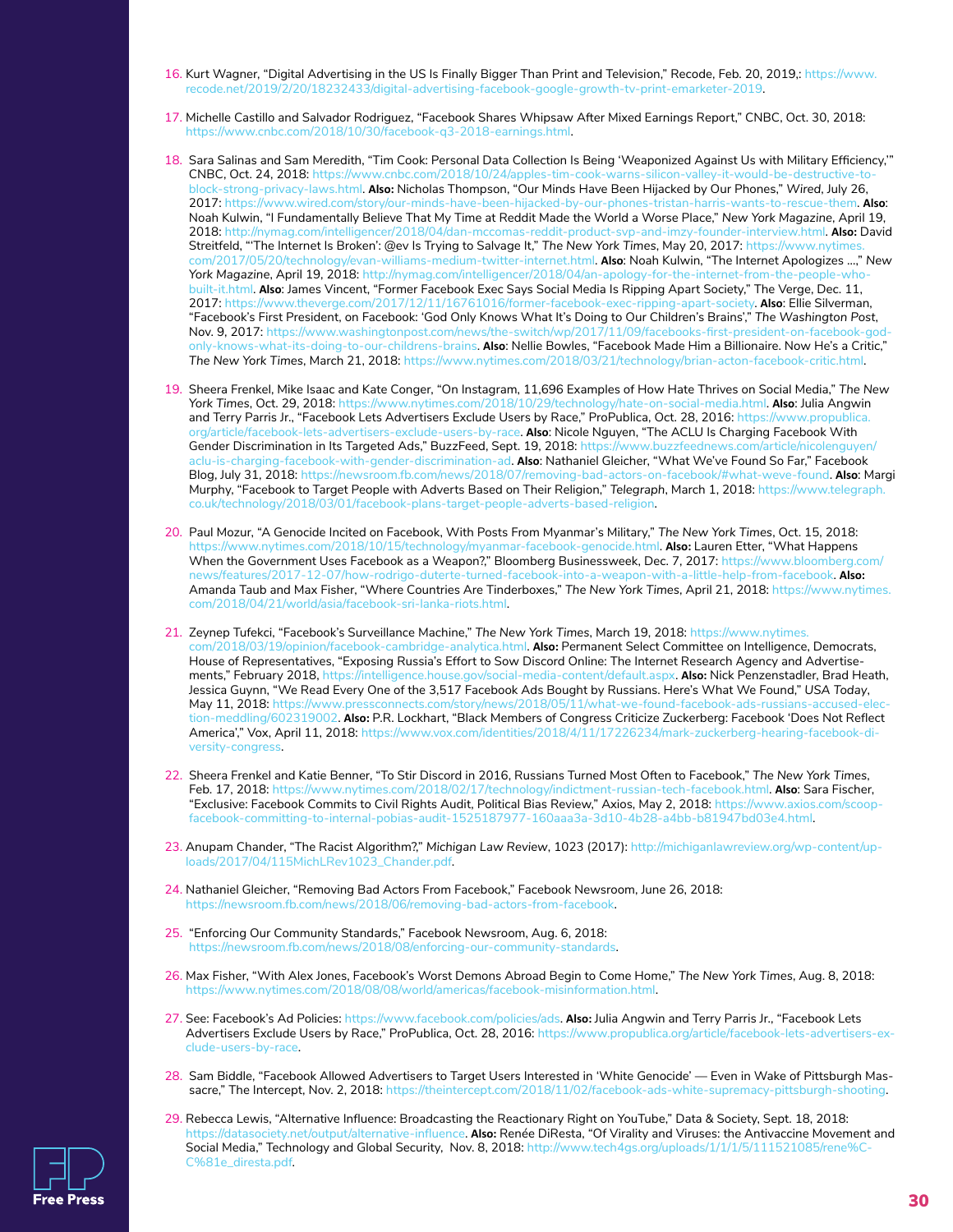- 30. Ghosh and Scott, "Digital Deceit: The Technologies Behind Precision Propaganda on the Internet."
- 31. "Google and Facebook Tighten Grip on U.S. Digital Ad Market," eMarketer.
- 32. Ghosh and Scott, "Digital Deceit: The Technologies Behind Precision Propaganda on the Internet."
- 33. Kara Swisher, "The Expensive Education of Mark Zuckerberg and Silicon Valley," *The New York Times*, Aug. 2, 2018: [https://www.nytimes.com/2018/08/02/opinion/the-expensive-education-of-mark-zuckerberg-and-silicon-valley.html.](https://www.nytimes.com/2018/08/02/opinion/the-expensive-education-of-mark-zuckerberg-and-silicon-valley.html)
- 34. Shoshana Zuboff, *The Age of Surveillance Capitalism: The Fight for a Human Future at the New Frontier of Power*. New York: PublicAffairs, 2019.
- 35. Tufekci, "Facebook's Surveillance Machine."
- 36. Zuboff, *The Age of Surveillance Capitalism*, 2019, p. 295.
- 37. Tiffany Hsu, "Voter Suppression and Racial Targeting: In Facebook's and Twitter's Words," *The New York Times*, Dec. 17, 2018: [https://www.nytimes.com/2018/12/17/business/russia-voter-suppression-facebook-twitter.html.](https://www.nytimes.com/2018/12/17/business/russia-voter-suppression-facebook-twitter.html)
- 38. Kaya Yurieff, "Facebook Adds 'Clear History' Option Amid Privacy Scandal," CNN Business, May 1, 2018: [https://money.cnn.com/2018/05/01/technology/clear-history-facebook/index.html.](https://money.cnn.com/2018/05/01/technology/clear-history-facebook/index.html)
- 39. Nicholas Confessore, Cecilia Kang and Sheera Frenkel, "Facebook Back on the Defensive, Now Over Data Deals With Device Makers," *The New York Times*, June 4, 2018: [https://www.nytimes.com/2018/06/04/technology/facebook-device-partner](https://www.nytimes.com/2018/06/04/technology/facebook-device-partnerships-criticized.html)[ships-criticized.html](https://www.nytimes.com/2018/06/04/technology/facebook-device-partnerships-criticized.html).
- 40. Joseph Turow, "Google Still Doesn't Care About Your Privacy," *Fortune*, June 28, 2017: <http://fortune.com/2017/06/28/gmail-google-account-ads-privacy-concerns-home-settings-policy>.
- 41. See Techdirt's extensive reporting on GDPR: [https://www.techdirt.com/blog/?tag=gdpr.](https://www.techdirt.com/blog/?tag=gdpr)
- 42. David Meyer, "In the Wake of GDPR, Will the U.S. Embrace Data Privacy?" *Fortune*, Nov. 29, 2018: [http://fortune.com/2018/11/29/federal-data-privacy-law.](http://fortune.com/2018/11/29/federal-data-privacy-law)
- 43. Holly Pauzer, "71% of Consumers Prefer Personalized Ads," Adlucent Blog, May 12, 2016: [http://www.adlucent.com/blog/2016/71-of-consumers-prefer-personalized-ads.](http://www.adlucent.com/blog/2016/71-of-consumers-prefer-personalized-ads)
- 44. Paul Hitlin and Lee Rainie, "Facebook Algorithms and Personal Data," Pew Research Center, Jan. 16, 2019: <http://www.pewinternet.org/2019/01/16/facebook-algorithms-and-personal-data>.
- 45. Craig Silverman, "This Is How Your Hyperpartisan Political News Gets Made," BuzzFeed, Feb. 27, 2017: <https://www.buzzfeednews.com/article/craigsilverman/how-the-hyperpartisan-sausage-is-made#.gbRwdrP72>.
- 46. Nick Pezenstadler, Brad Heath, Jessica Guynn, "We Read Every One of the 3,517 Facebook Ads Bought by Russians. Here's What We Found."
- 47. Soroush Vosoughi, Deb Roy and Sinan Aral, "The Spread of True and False News Online," *Science*, March 2018: [http://science.sciencemag.org/content/359/6380/1146.](http://science.sciencemag.org/content/359/6380/1146)
- 48. Streitfeld, "'The Internet Is Broken': @ev Is Trying to Salvage It."
- 49. Katie Collins, "Facebook Is Hiring News Credibility Specialists," CNET, June 8, 2018: [https://www.cnet.com/news/facebook-is-hiring-fake-news-fact-checkers.](https://www.cnet.com/news/facebook-is-hiring-fake-news-fact-checkers)
- 50. Mariella Moon, "Facebook Will Also Cut Off Fake News Sites from Ad Money," Engadget, Nov. 14, 2016: <https://www.engadget.com/2016/11/14/facebook-ad-network-bans-fake-news-websites>.
- 51. Nathaniel Gleicher and Oscar Rodriguez, "Removing Additional Inauthentic Activity from Facebook," Facebook Newsroom, Oct. 11, 2018: [https://newsroom.fb.com/news/2018/10/removing-inauthentic-activity.](https://newsroom.fb.com/news/2018/10/removing-inauthentic-activity)
- 52. Emily Stewart, "Twitter's Wiping Tens of Millions of Accounts from Its Platform," Vox, July 11, 2018: [https://www.vox.com/2018/7/11/17561610/trump-fake-twitter-followers-bot-accounts.](https://www.vox.com/2018/7/11/17561610/trump-fake-twitter-followers-bot-accounts)
- 53. For more on top social-media engagement-news stories see Newswhip: [https://www.newswhip.com/.](https://www.newswhip.com/)
- 54. Brooke Binkowski, "I Was A Facebook Fact Checker. It Was Like Playing A Doomed Game Of Whack-A-Mole," BuzzFeed, Feb. 8, 2019: [https://www.buzzfeednews.com/article/brookebinkowski/fact-checking-facebook-doomed.](https://www.buzzfeednews.com/article/brookebinkowski/fact-checking-facebook-doomed)
- 55. Mallroy Locklear, "Sandberg's 'Alternative Facts' Comment Won't Help Facebook's Cause," Engadget, Sept. 5, 2018: [https://www.rollcall.com/news/policy/rubio-to-jones-ill-take-care-of-you-myself.](https://www.rollcall.com/news/policy/rubio-to-jones-ill-take-care-of-you-myself)
- 56. Twitter CEO Jack Dorsey's Opening Statement to the Senate Intelligence Committee on Foreign Election Influence Through Social Media, Sept. 5, 2018: [https://www.realclearpolitics.com/video/2018/09/05/twitter\\_ceo\\_jack\\_dorsey\\_opening\\_statement\\_](https://www.realclearpolitics.com/video/2018/09/05/twitter_ceo_jack_dorsey_opening_statement_of_elections_through_social_media.html) [of\\_elections\\_through\\_social\\_media.html](https://www.realclearpolitics.com/video/2018/09/05/twitter_ceo_jack_dorsey_opening_statement_of_elections_through_social_media.html).
- 57. Ahmed Zidan, "How Turkey Silences Journalists Online, One Removal Request at a Time," Committee to Protect Journalists, Aug. 13, 2018: [https://cpj.org/blog/2018/08/how-turkey-silences-journalists-online-one-removal.php.](https://cpj.org/blog/2018/08/how-turkey-silences-journalists-online-one-removal.php)